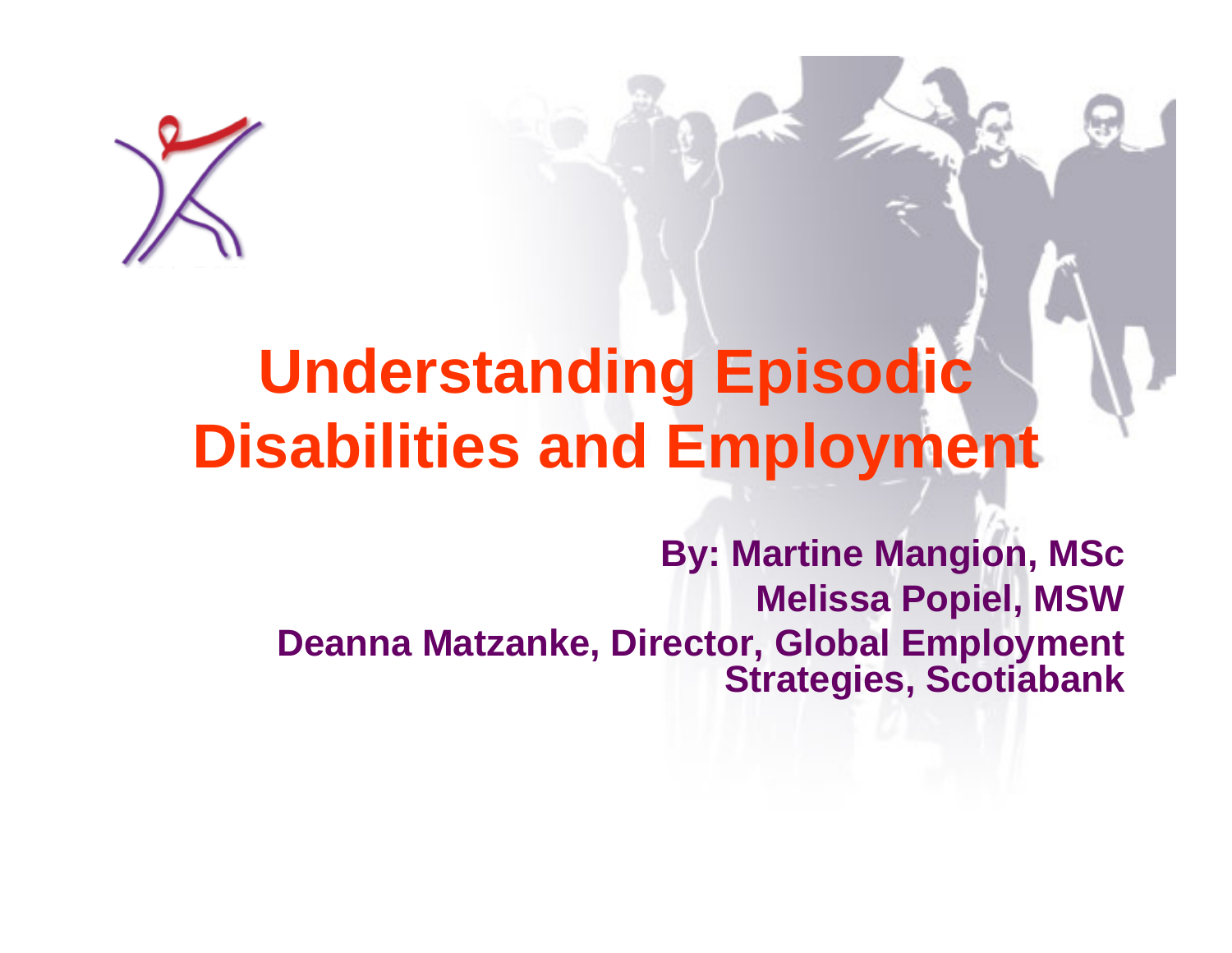

### **Presentation Overview**

- Who are we?
- What is an Episodic Disability?
- The Challenges Facing People Living with Episodic Disabilities
- The Lived Experience: The Reality of Working with an Episodic Disability
- Episodic Disabilities in the Workplace **≻ How to Support the Employee** 
	- Building Strong Coworker Relationships
	- Additional Workplace Supports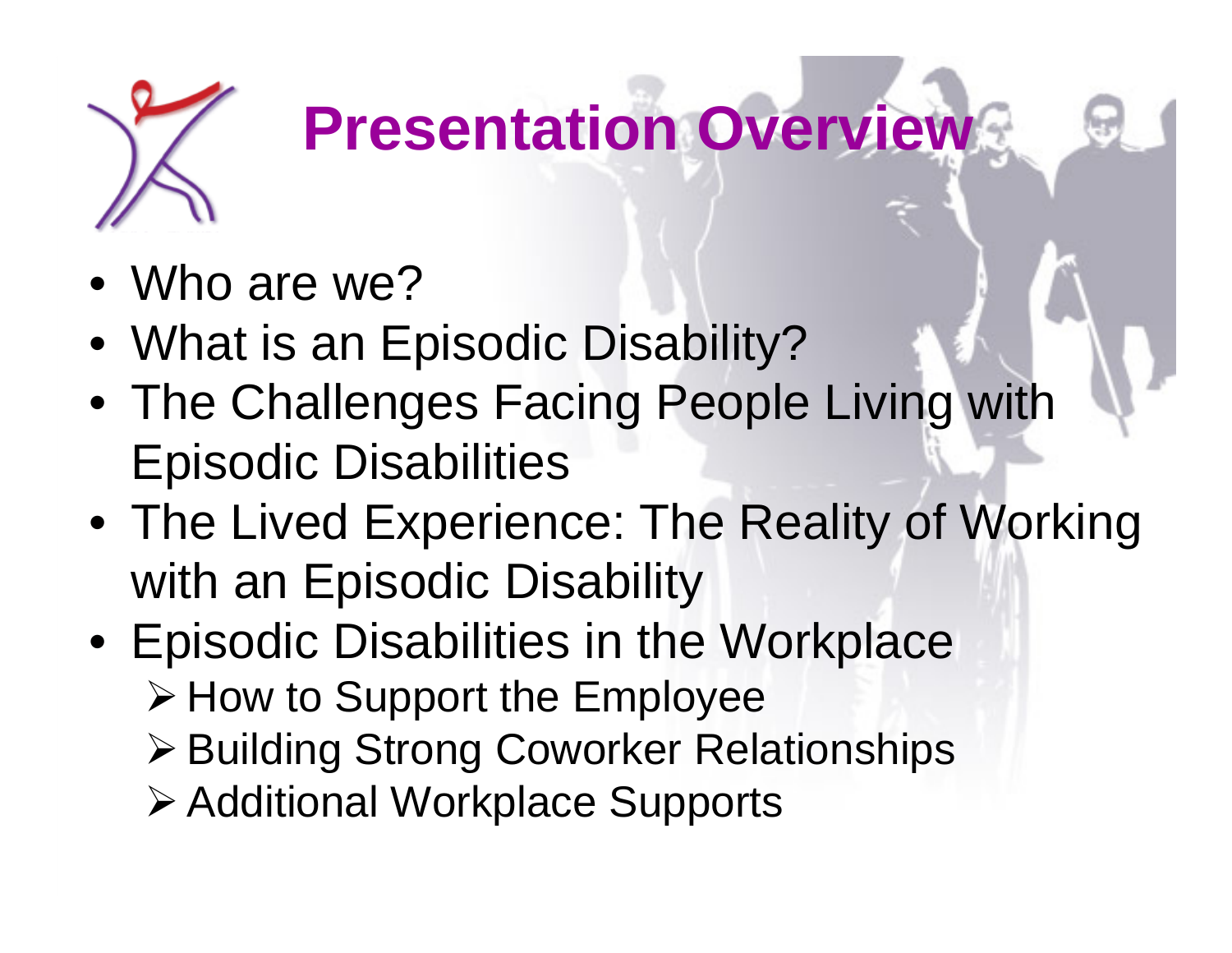## **Canadian Working Group on HIV and Rehabilitation**

- National, multi-sector, NGO established in 1998
- Centred on the needs of people living with HIV
	- Promoting quality of life through rehabilitation research, education & cross-sector partnerships
	- Bridging HIV/AIDS, disability & rehabilitation
- Addresses rehabilitation issues in the context of HIV/AIDS
- Collaborative work on cross-disability issues since 2003 through the Episodic Disability Network and Ontario Episodic Disability Network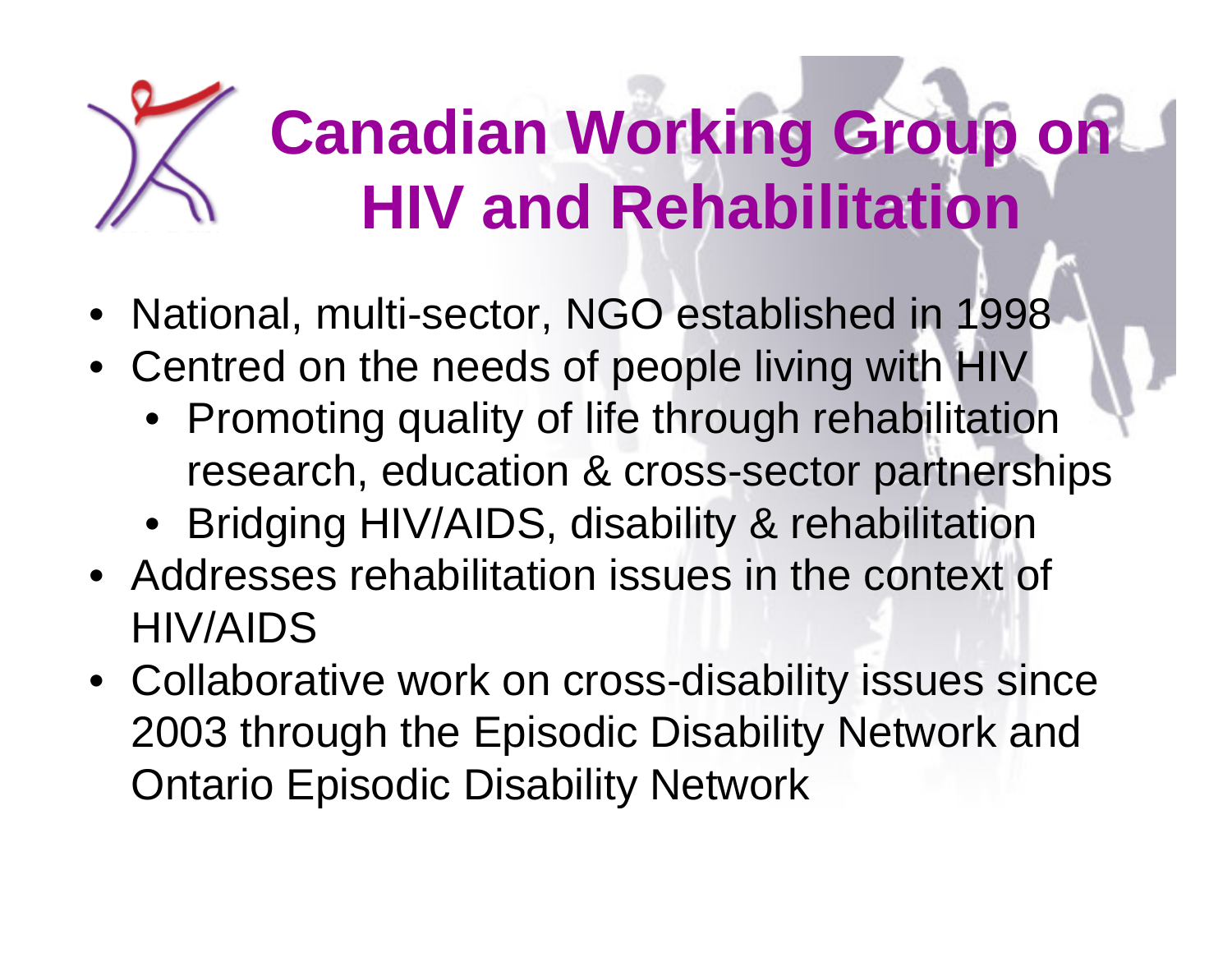

### **Introducing Episodic Disabilities**

• What do you understand by the term episodic disability?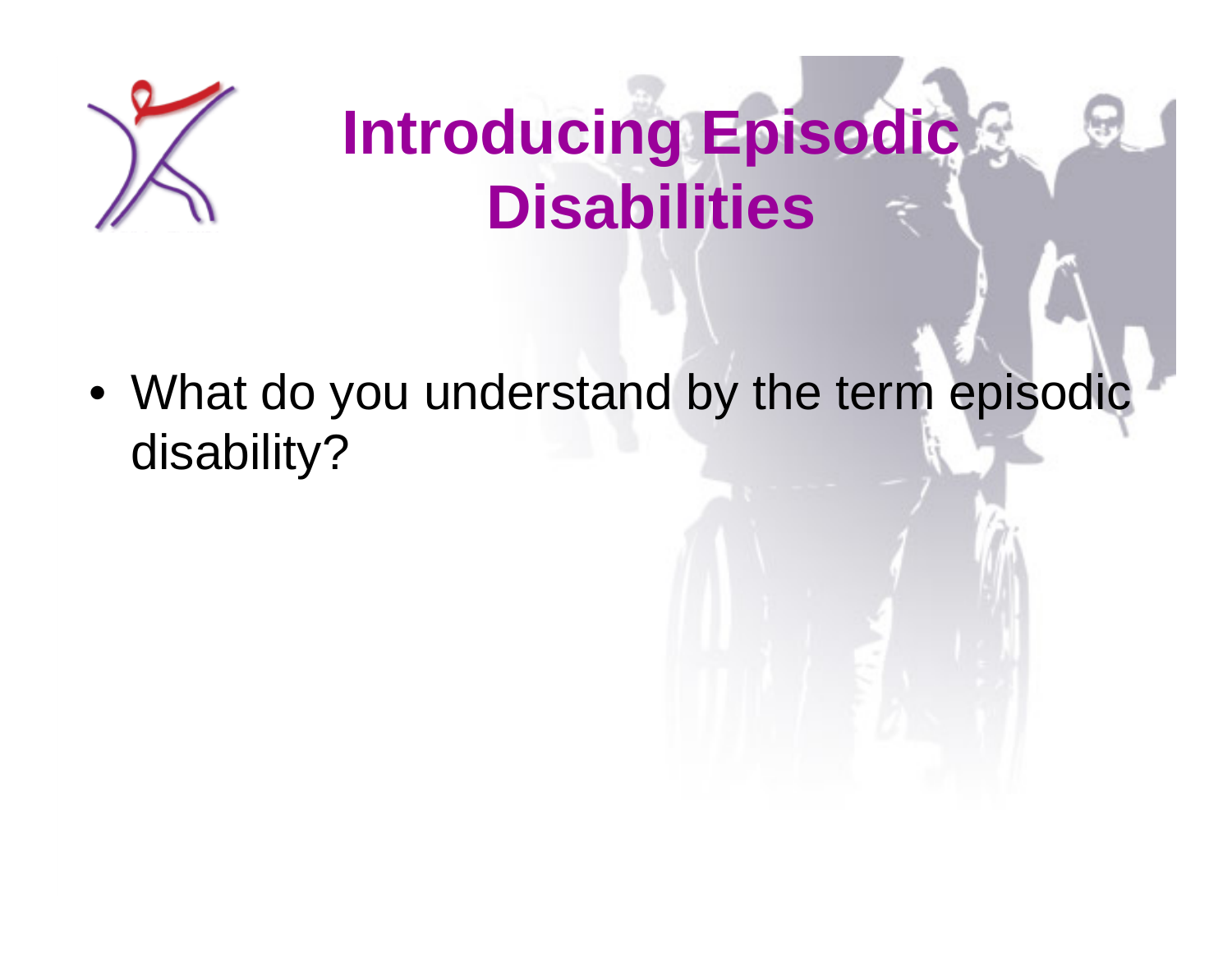

### **Introducing Episodic Disabilities Cont.**



**Body Function & Structural Impairments**

**Activity Limitations**

#### **Participation Restrictions**

*Disability*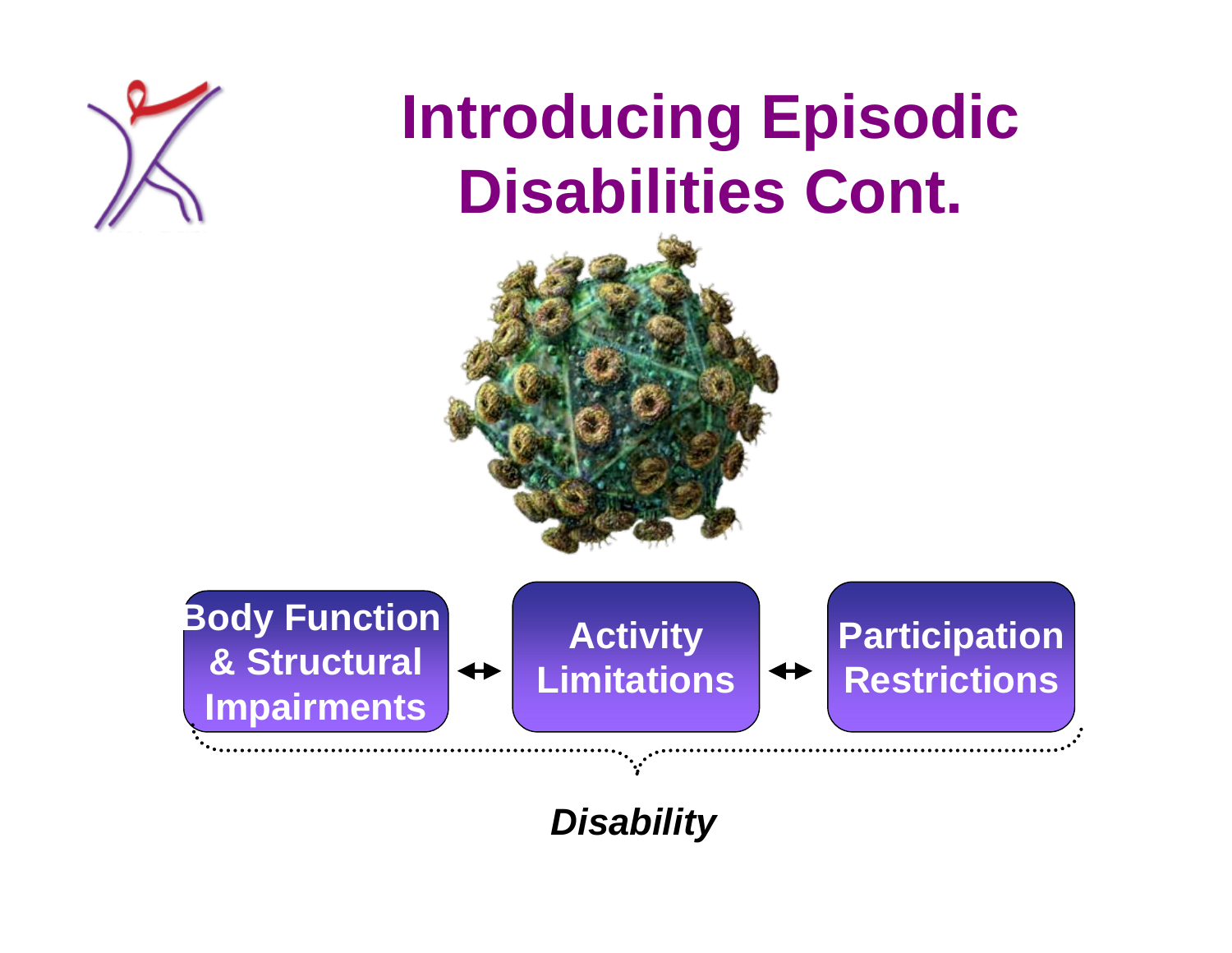

### **What is an Episodic Disability?**

- Marked by fluctuating periods and degrees of wellness and illness
- Unpredictable
- Episodic disabilities include: some forms of mental illness, HIV/AIDS, multiple sclerosis, diabetes, arthritis, lupus and some forms of cancer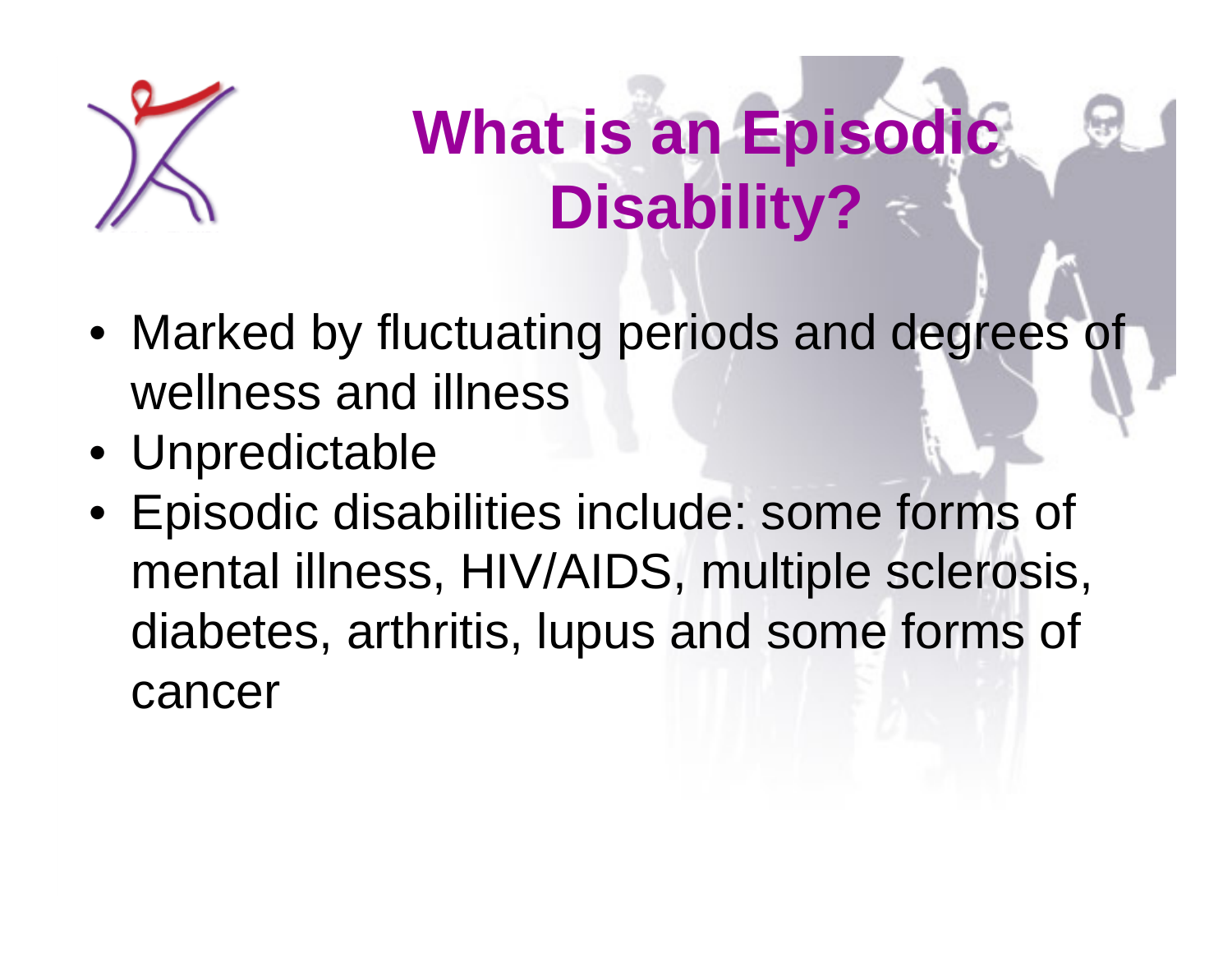# **Episodic vs. Traditional Understanding of Disability**

- 'Disability' as it is generally understood: lifelong & relatively consistent
- 'Episodic disability' issues: unpredictable, intermittent periods of good & not so good health, presents challenges for active labour force participation, insurance benefits, income security, vocational rehabilitation & social inclusion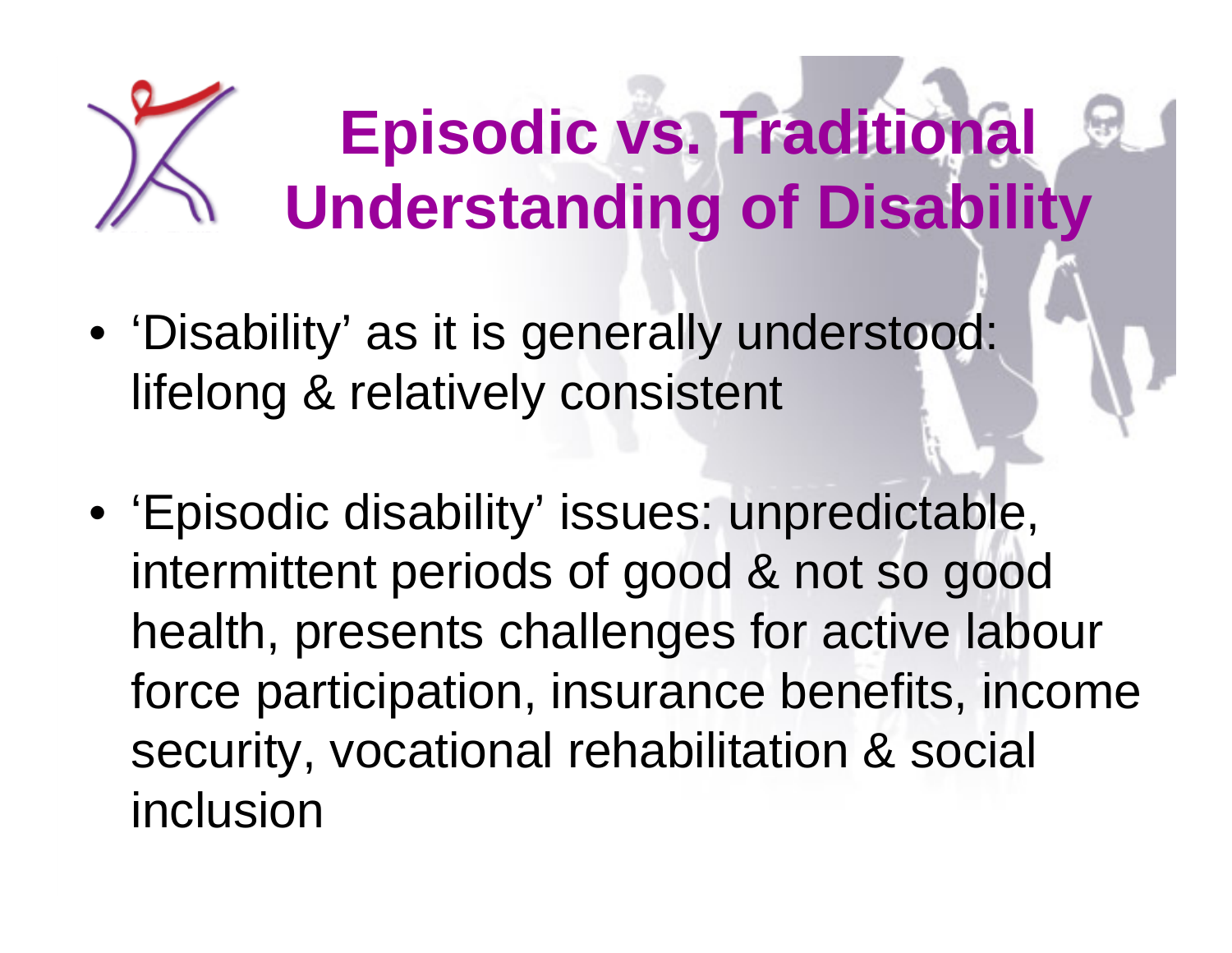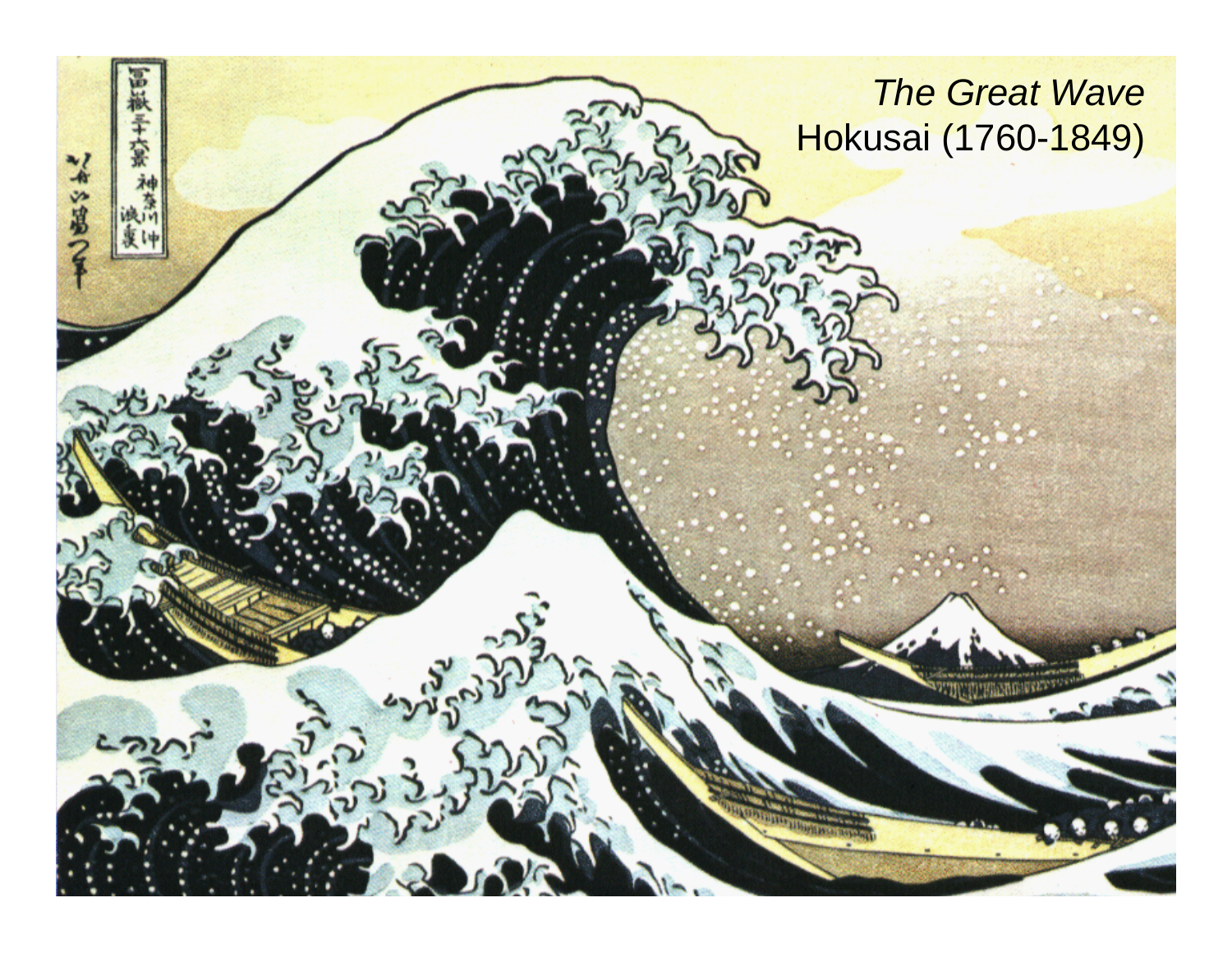### **The Episodic Disability Framework**

**Exploring Episodic Disability from the Perspective of Adults Living with HIV**

• **Developed as part of a qualitative research study**  $\bullet$  **Conducted a series of focus groups and interviews with 38 adults living with HIV** • **Participants were asked about healthrelated challenges living with H how these impact** 

O'Brien et al. 2008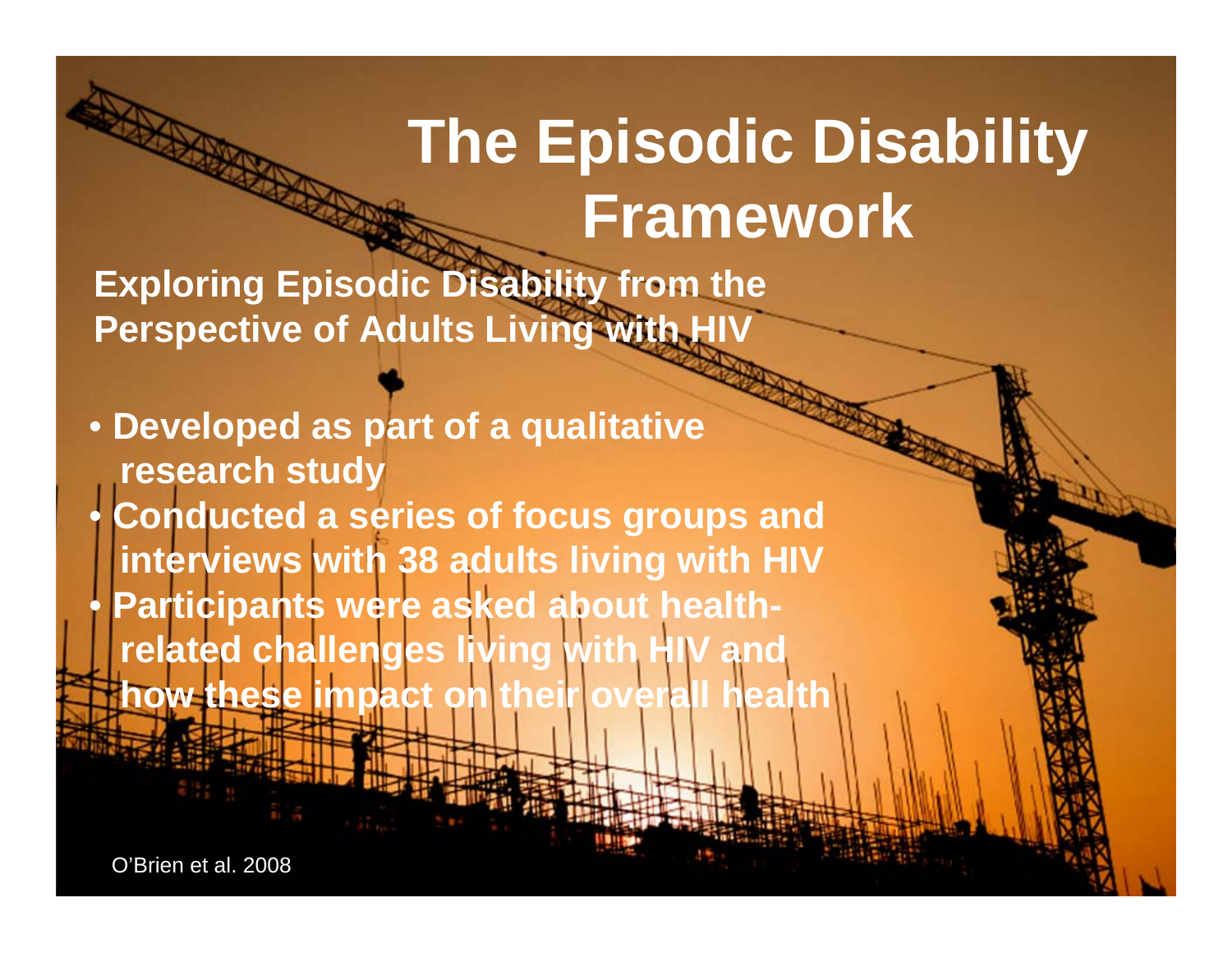### **Episodic Disability Framework**



Note: Episodic paths are not the same for every individual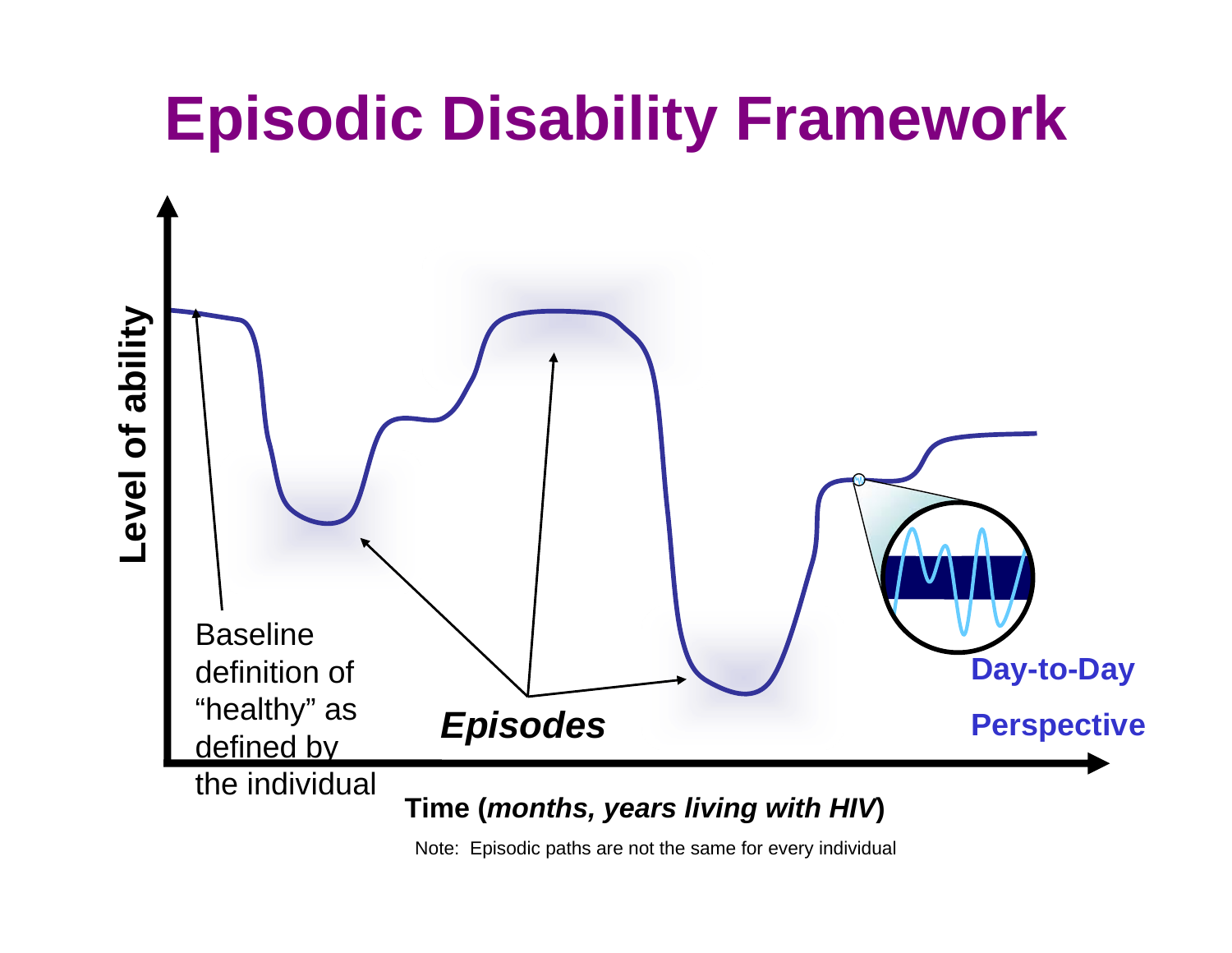### **Episodic Disability Framework**



**Time (***months, years living with HIV***)** *Diagnosis*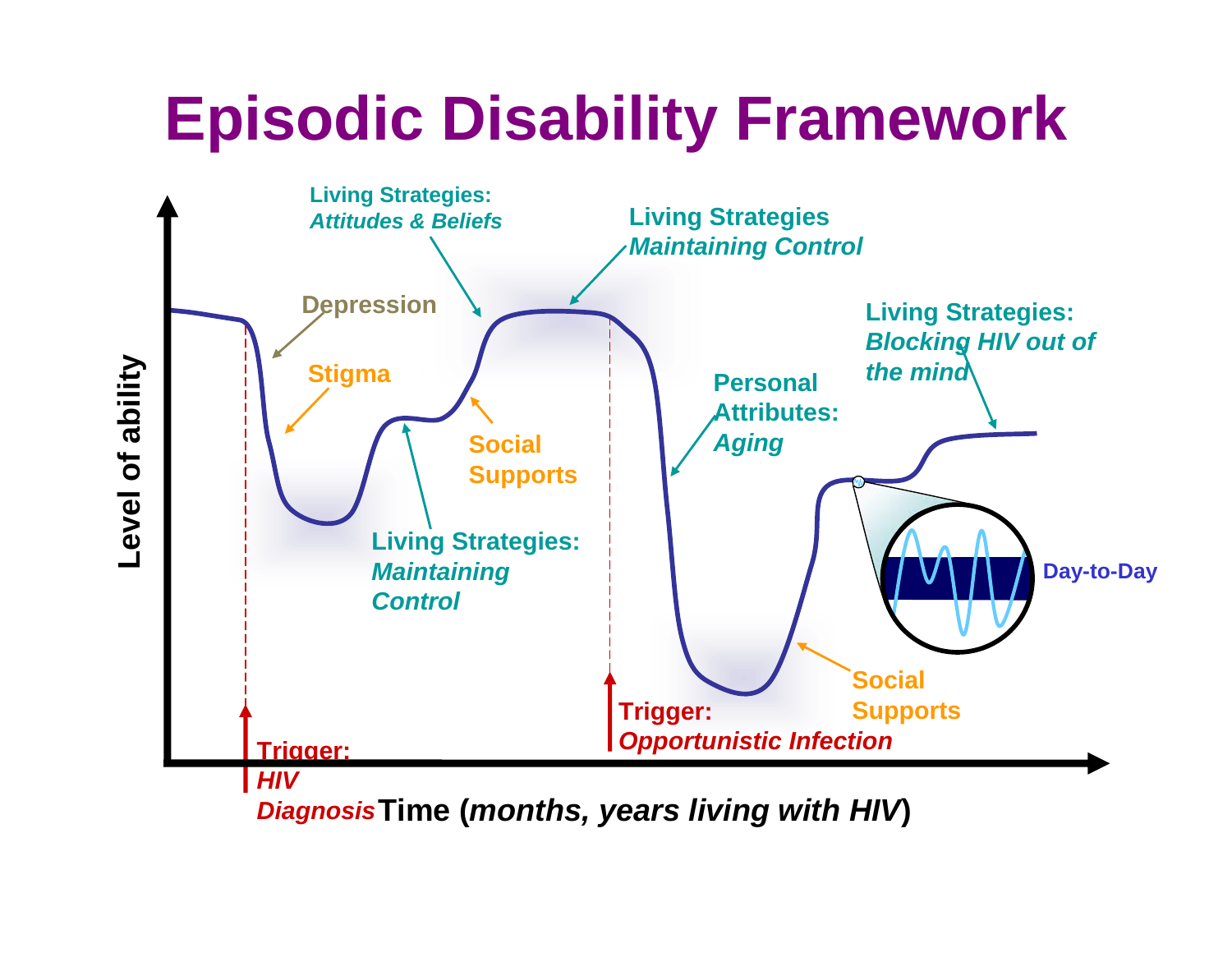How can people use this information and apply the Episodic Disability Framework?

### **People Living with Episodic Disabilities Cont-line** Prodicies

Can use it to better understand and describe their health challenges

**Front-line Care Providers**Can use it to ask questions about health challenges

**Policy Makers** Can use it to help guide programs &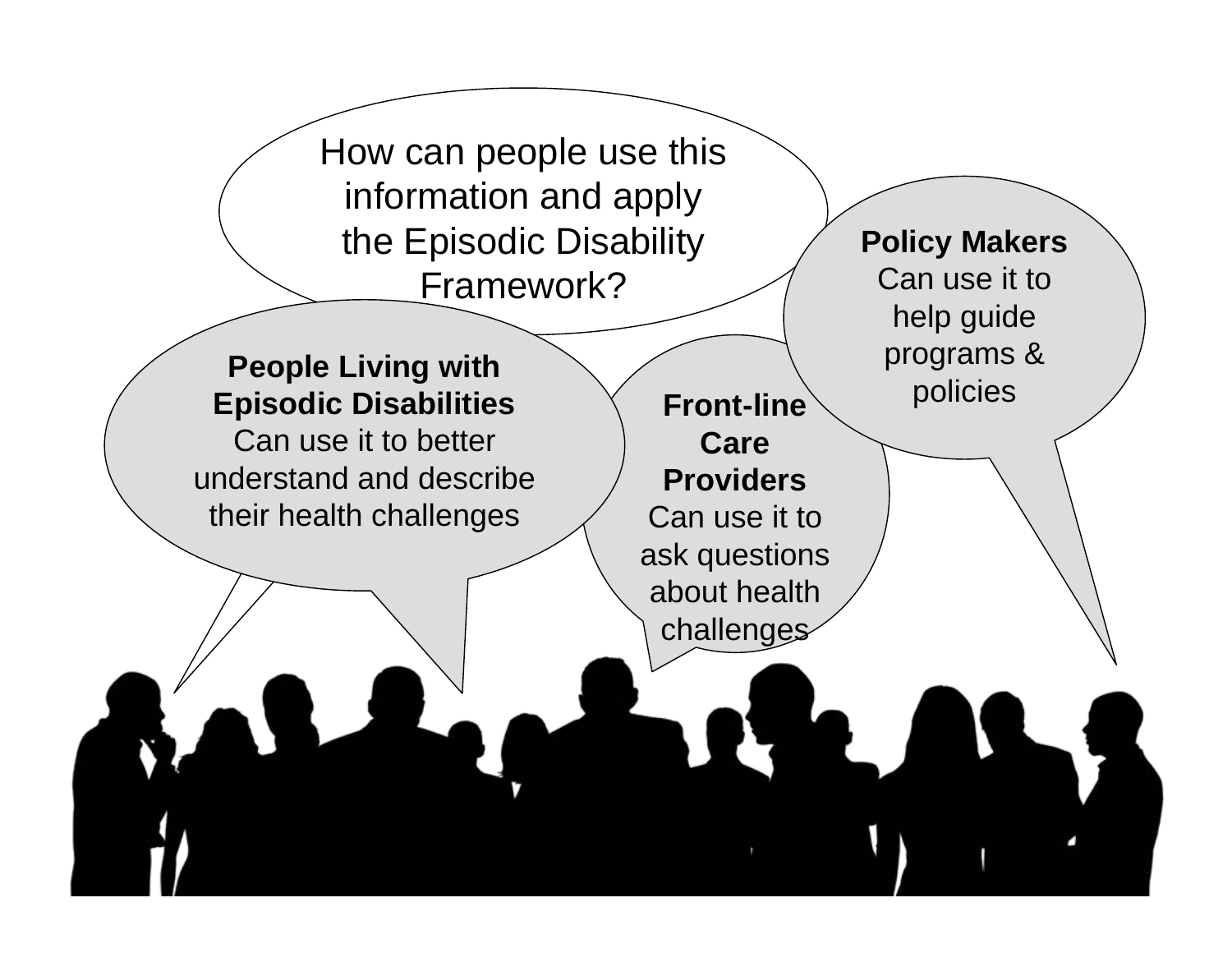

### **The Numbers**

- An increasing number of people are living with episodic disabilities
- It is estimated that:
	- **≻20% of Canadians will experience an** episode of mental illness
	- Two million Canadians have diabetes
	- **≻63,000 Canadians are living with HIV**
	- Four million Canadians are affected with arthritis and other rheumatic conditions; expected to double by 2020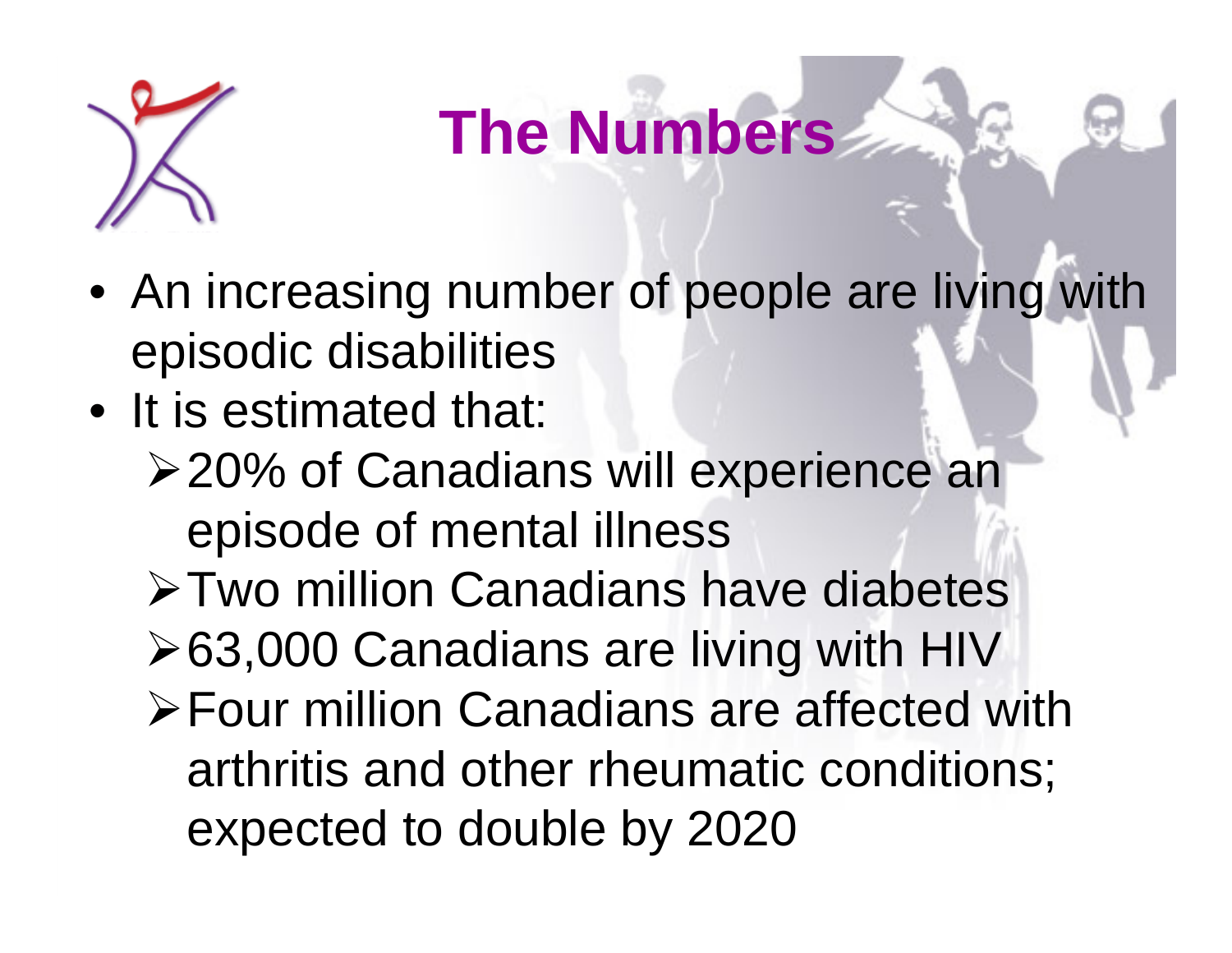### **The Initiation of the Episodic Disability Movement**

**Mental Islands** 

**HIV**

**Multiple Sc el ros si** Multipl

**Articles**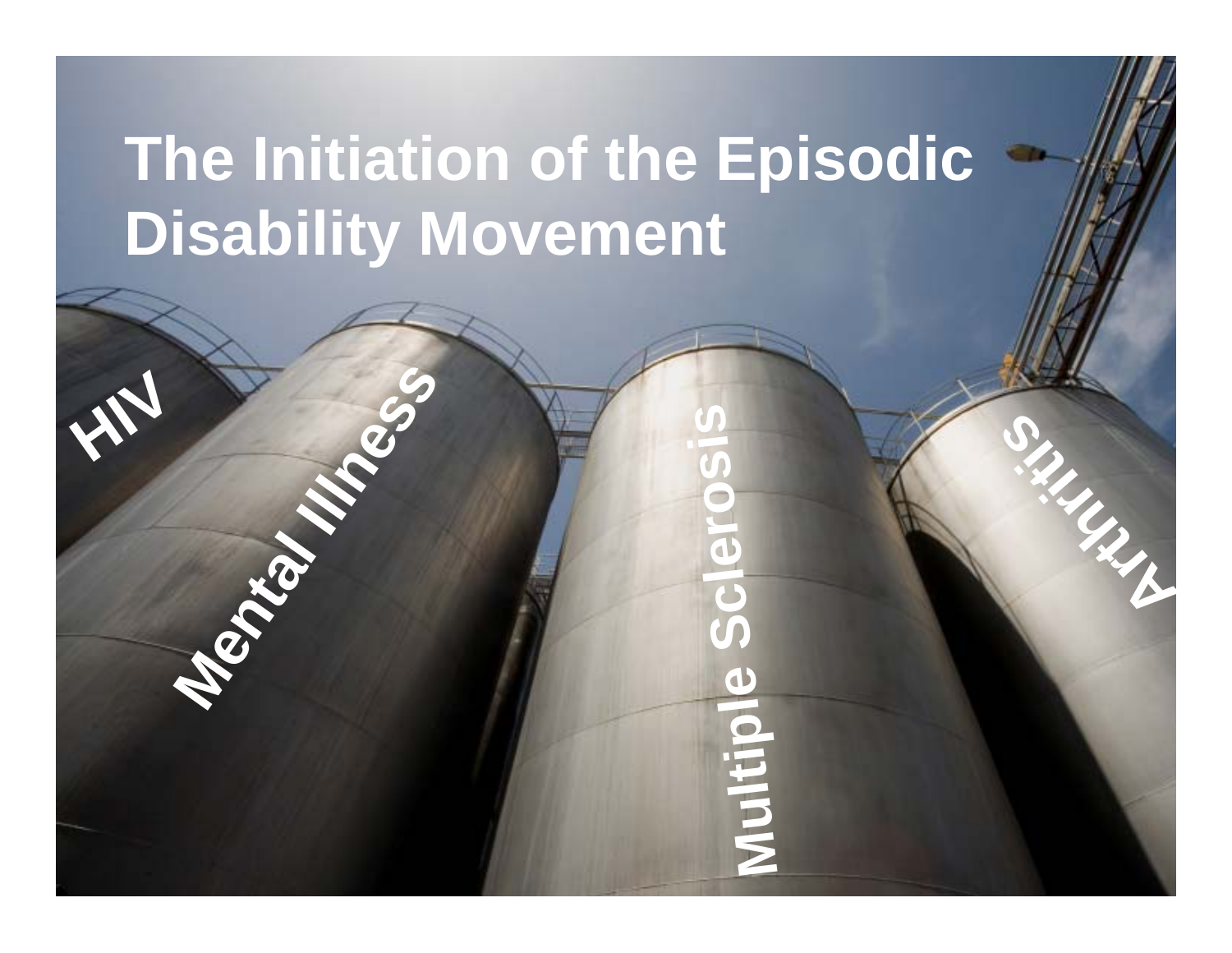### **Episodic Disability Initiatives**

 $\mathcal{E}$ 

**Collaboration Collaboration** 

#### **N ati o n a l Po l c i y D a i o l g u e OEDN**<br>Constanting Constanting Constanting Constanting Constanting Constanting Constanting Constanting Constanting Constanting Constanting Constanting Constanting Constanting Constanting Constanting Constanting Constanting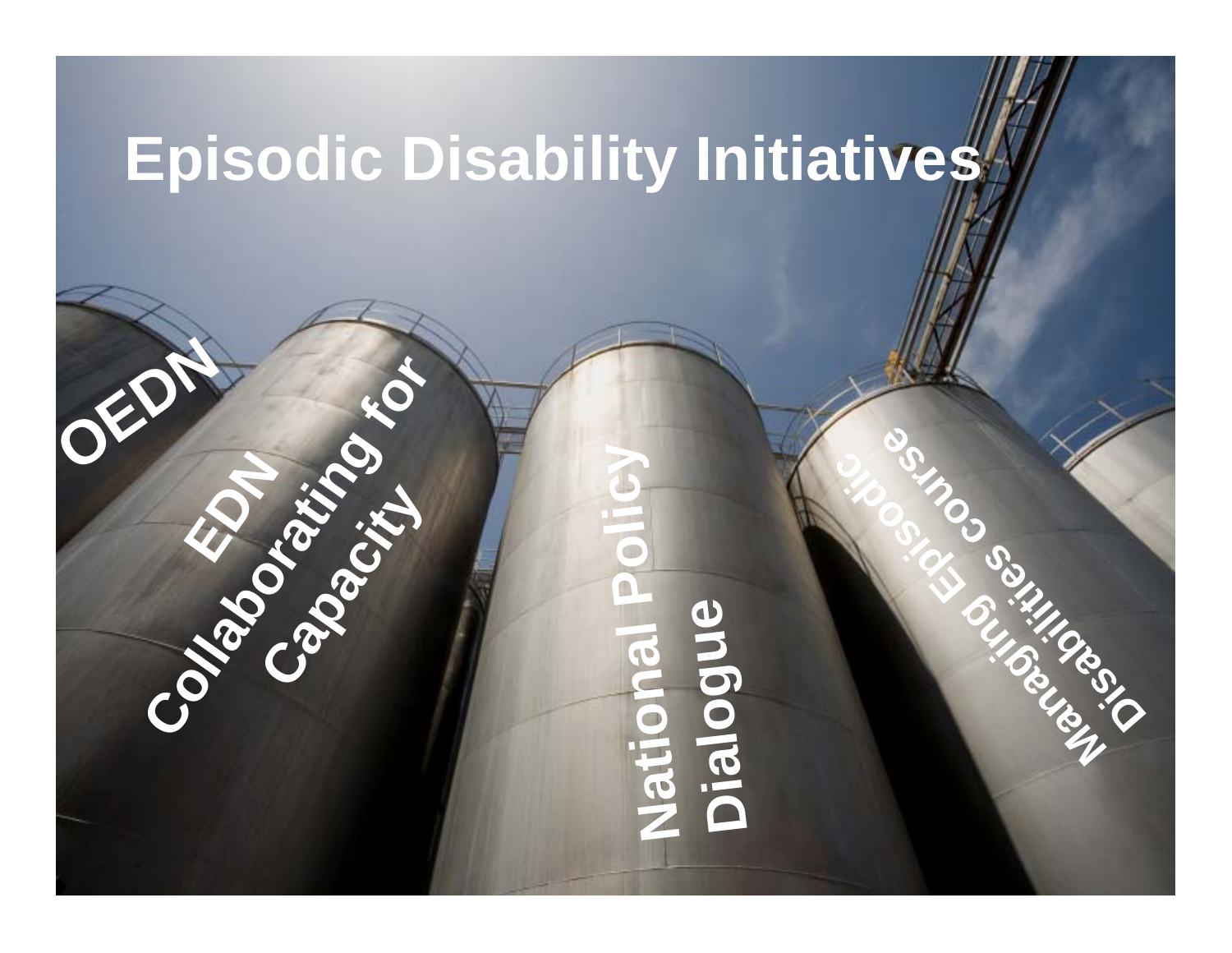### **The Challenges Facing People Living with Episodic Disabilities**

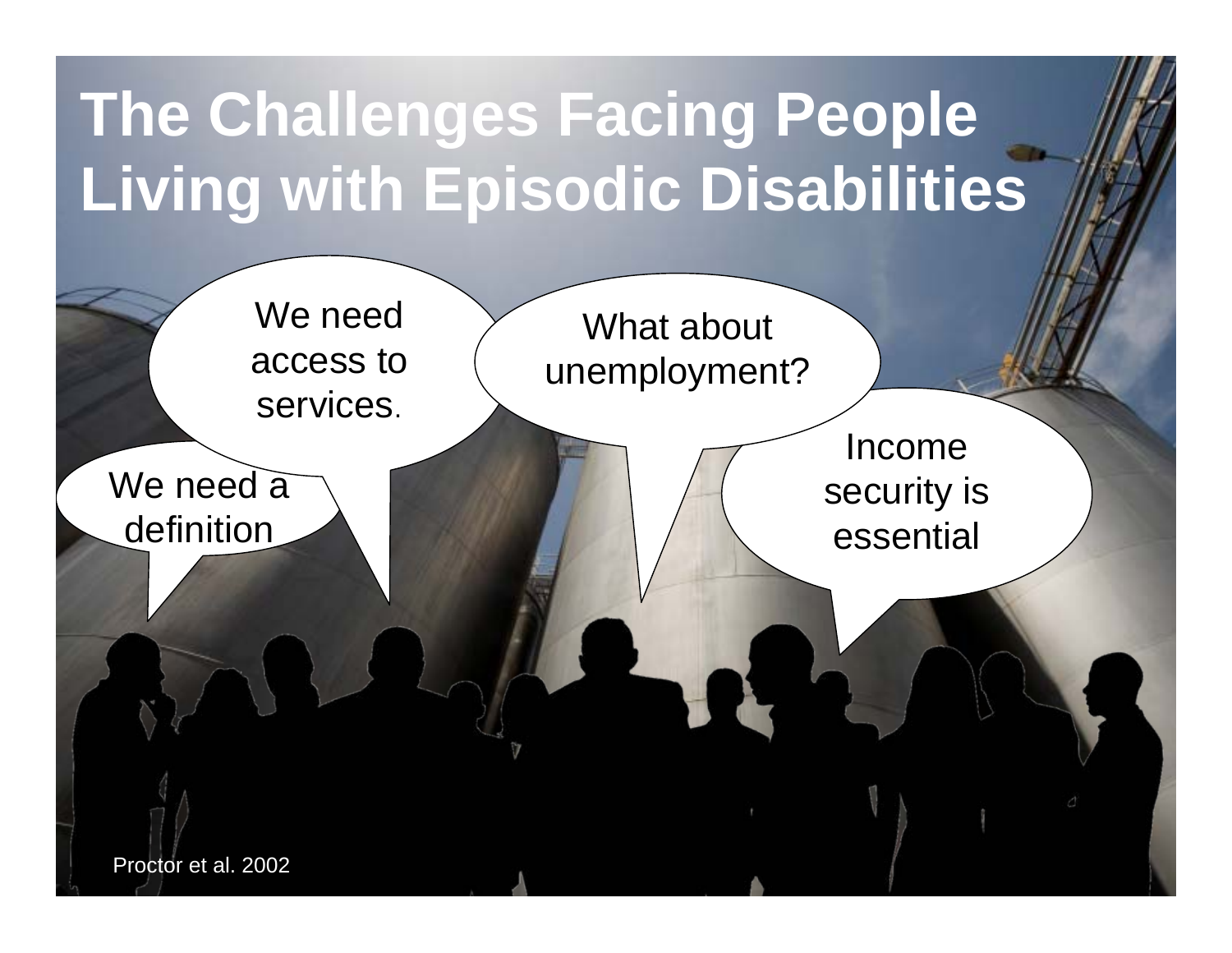### **The Challenges Facing People Living with Episodic Disabilities Cont.**

•**Disability income programs are critical supports**

•**Government spent an estimated \$28 billion dollars in 2008/2009**

•**Lack of comprehensive oversight exists of programs**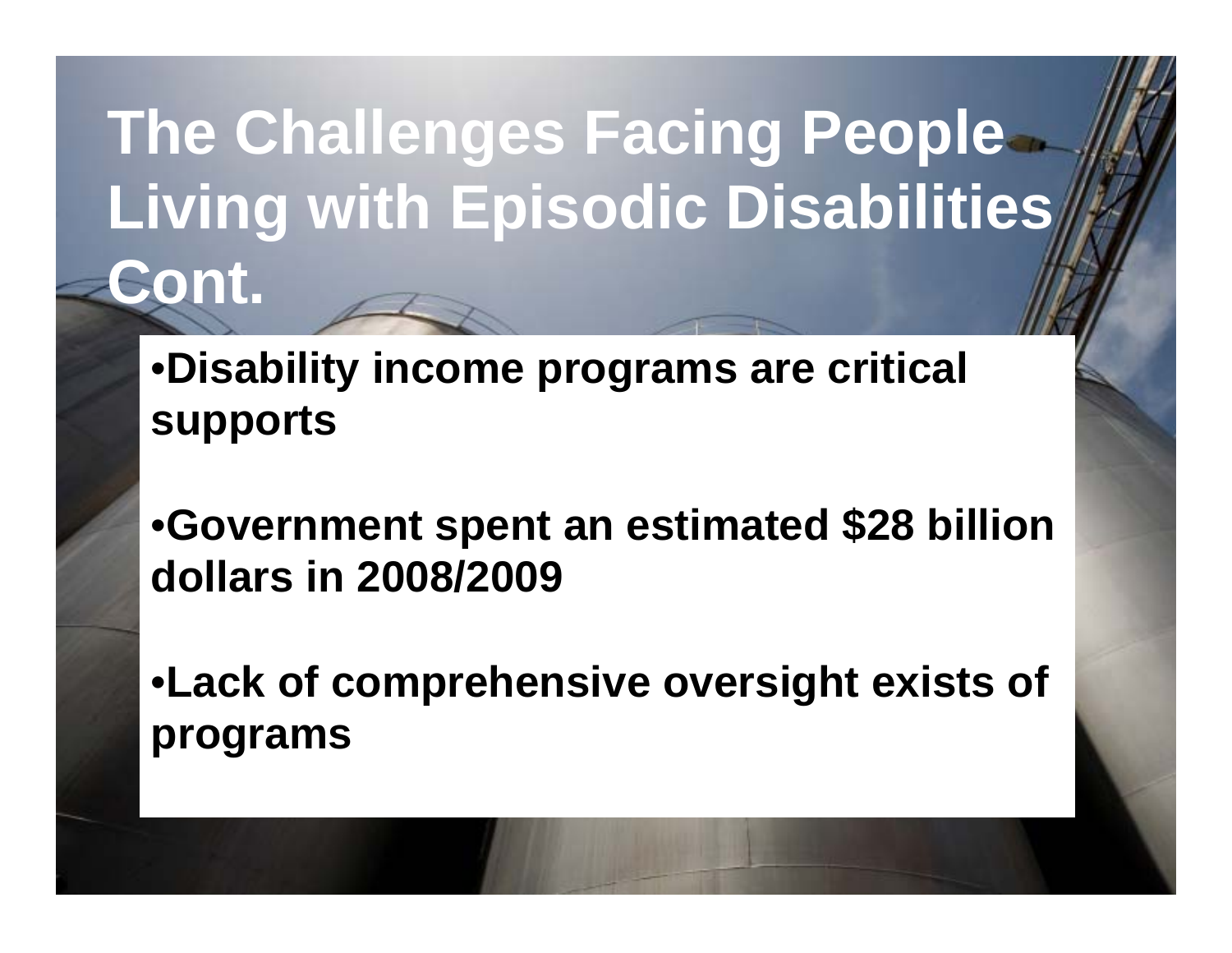### **The Challenges Facing People Living with Episodic Disabilities Cont.**

- •**Lack of interjurisdictional coordination**
- •**Varying program definitions, policies and practices**
- •**Designed for different purposes and by different jurisdictions**
- •**People with episodic disabilities struggle to navigate the maze of policies and programs**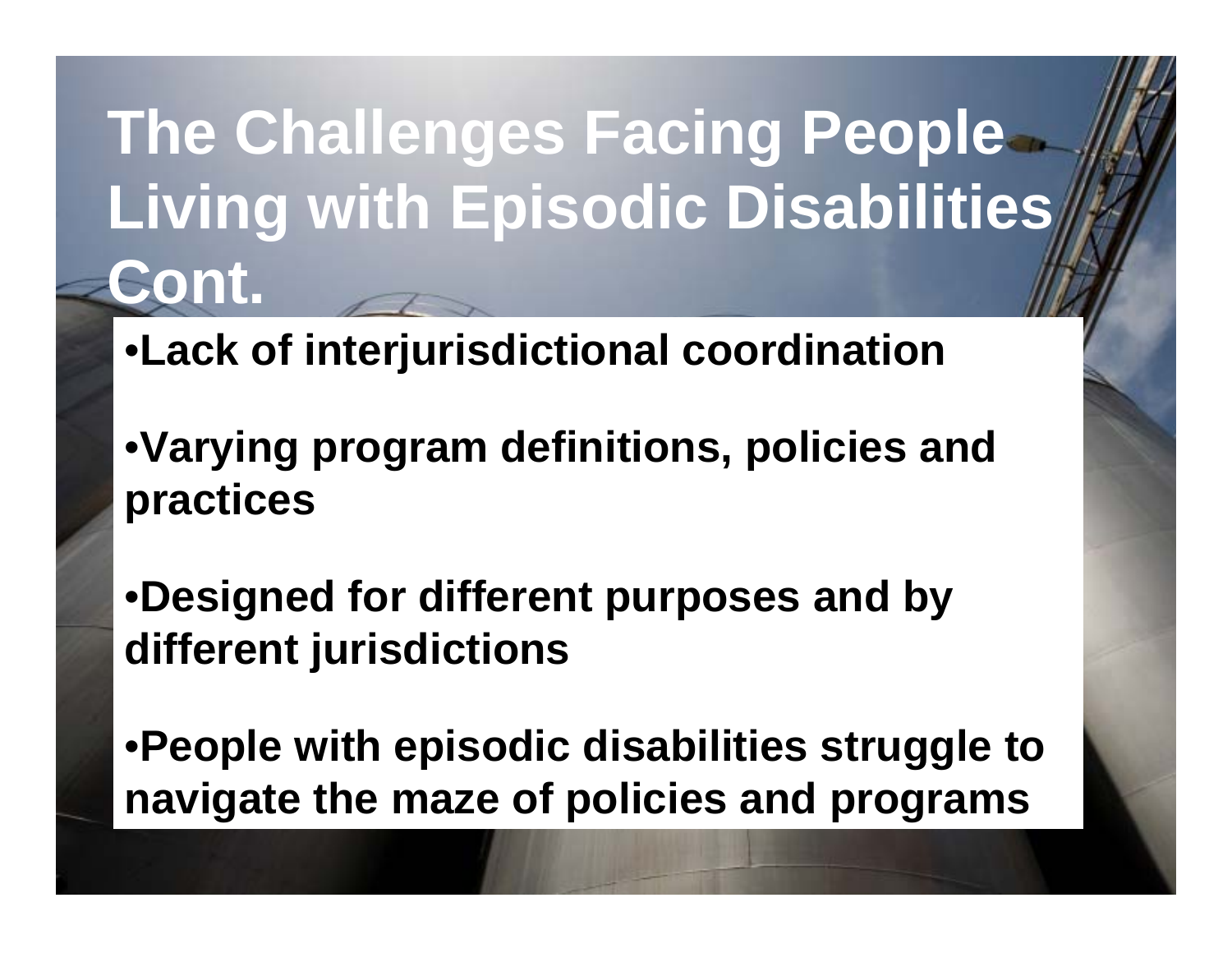### **The Challenges Facing People Living with Episodic Disabilities Cont.**

•**Definitional inconsistencies and incompatibilities may present barriers to stable income**

•**People living with episodic disabilities may be in a worse financial position if they return to work part-time or work intermittently**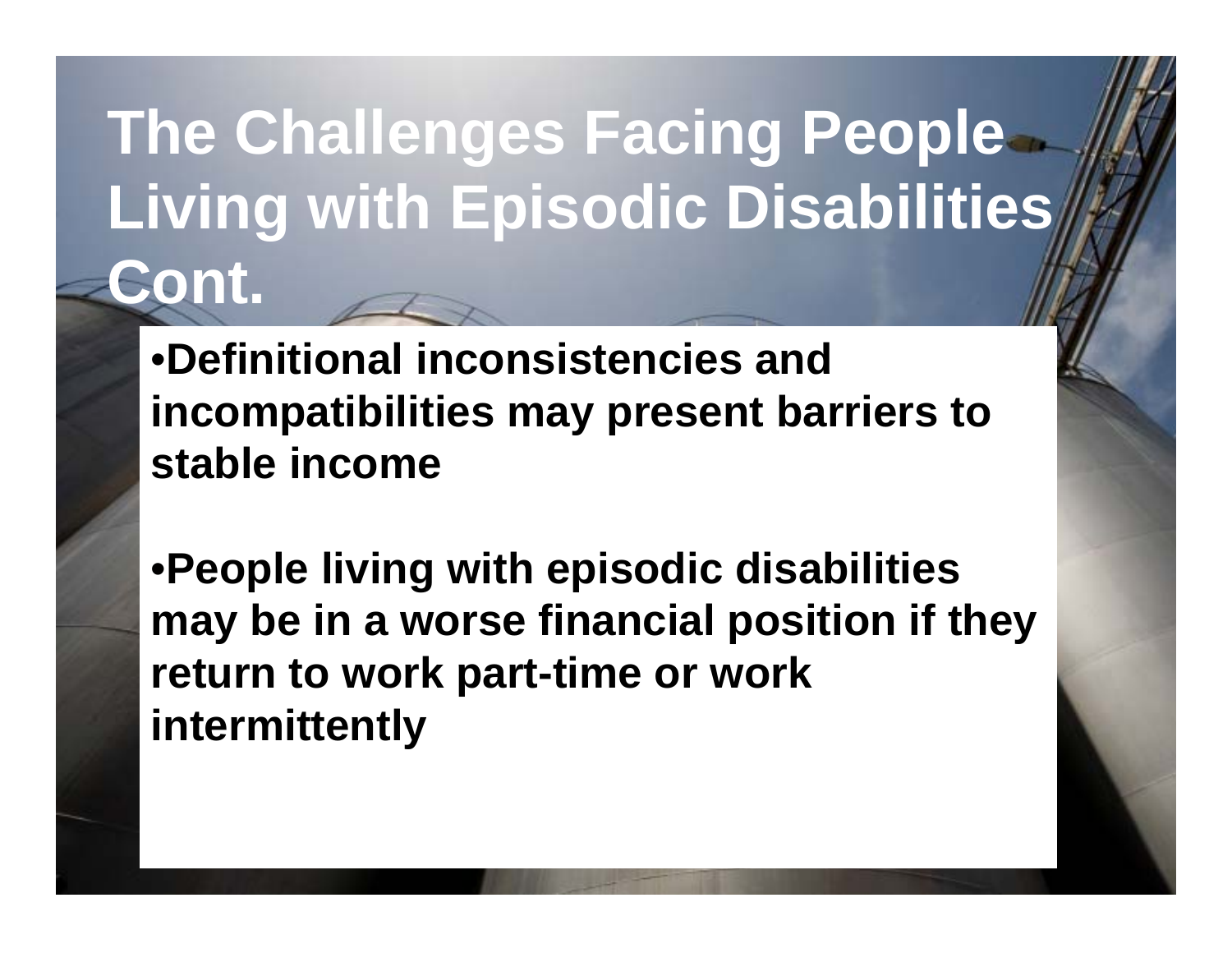# **The Lived Experience**

### **By :Deanna Matzanke**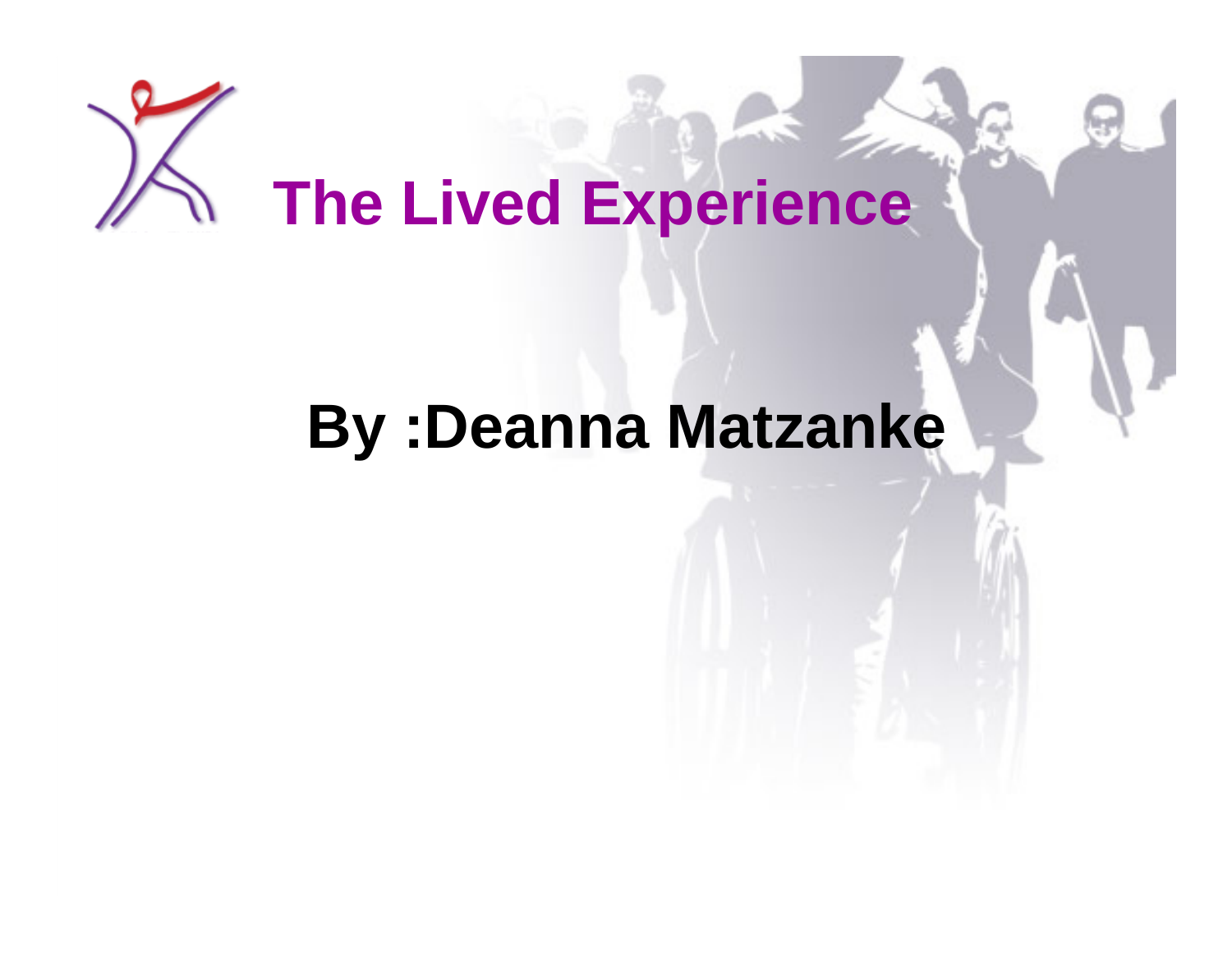### **The Lived Experience Cont.**

- My experience (briefly)
- My employer and me What have I done?Must be pro-active in communication and have a back-up plan for absences; keep files meticulously up to date What have they done?
	- Flexible work options are critical; change in thinking when and where work needs to be done; flexibility to attend medical appointments. \*\*\*Always coloured by access to care issues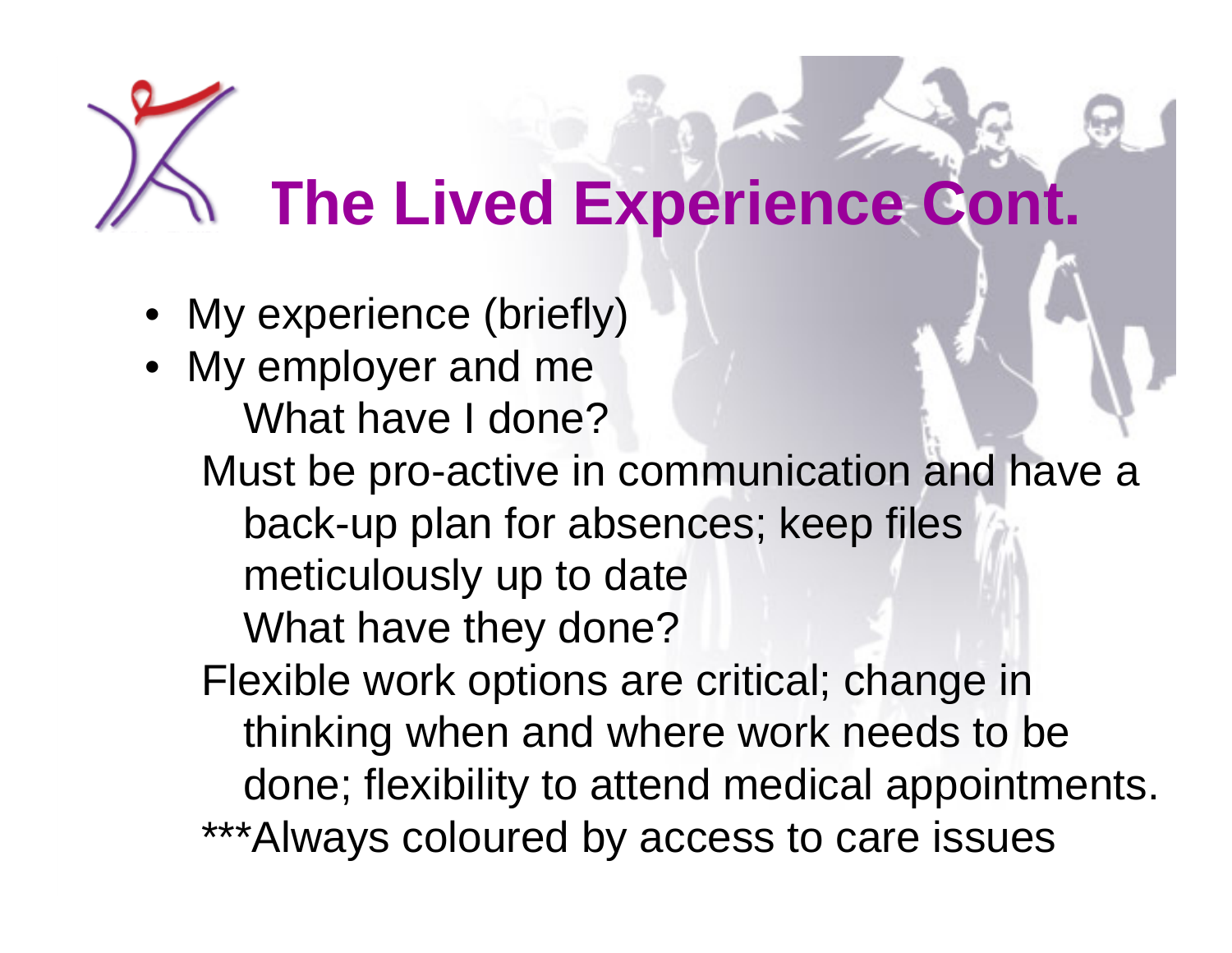# **The Lived Experience Cont.**

What can organizations do to support employees with episodic disabilities in the workplace?

- Have a flexible work policy and mean it.
- Actively help your employees develop a back-up plan for unpredictable absences.
- Don't forget co-workers in the back-up plan.
- Understand that on-going management of the episodic disability is dependent upon access to care.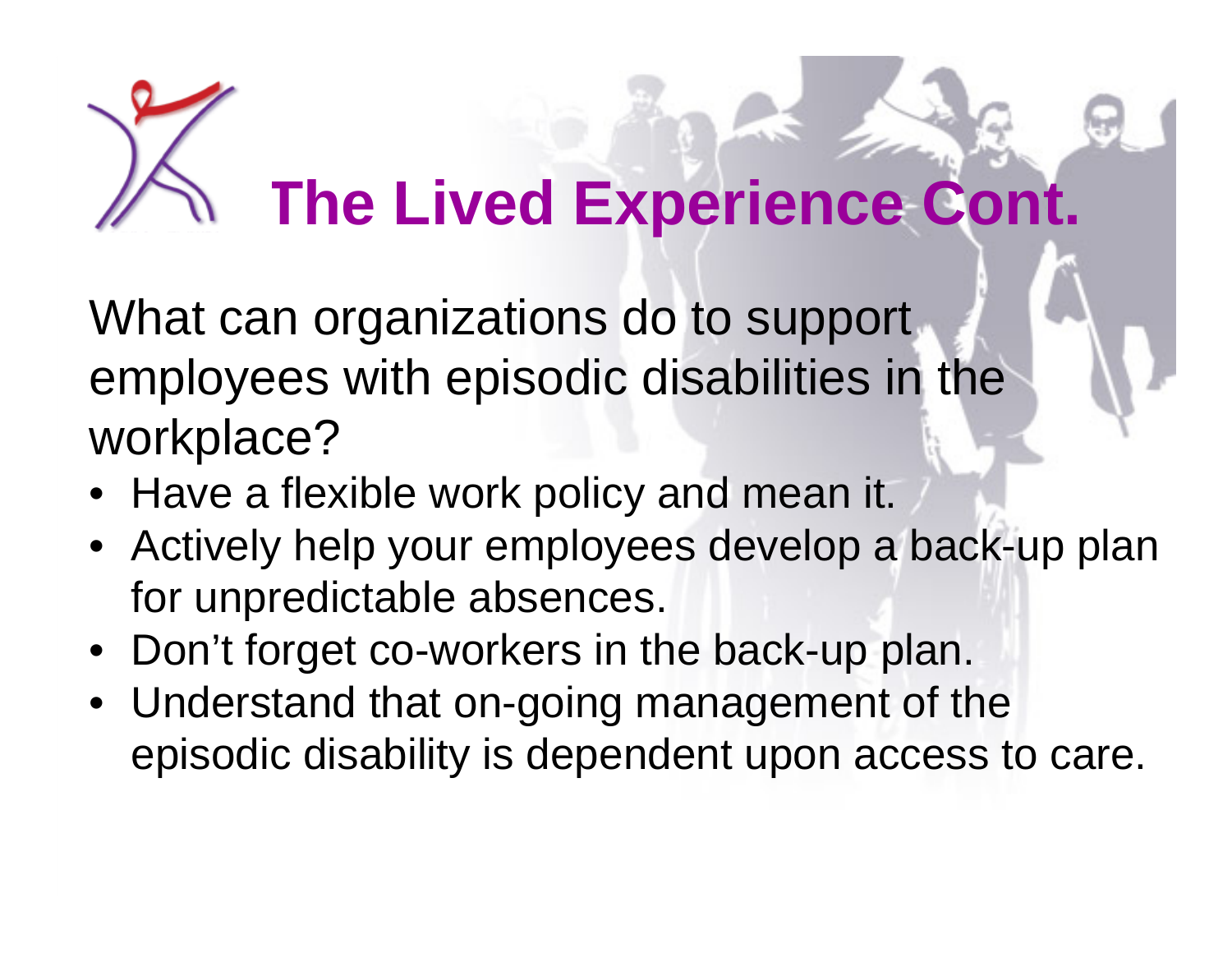# **The Lived Experience Cont.**

Do some of the challenges and issues discussed so far resonate with you?

What other workplace accommodations challenges do you face?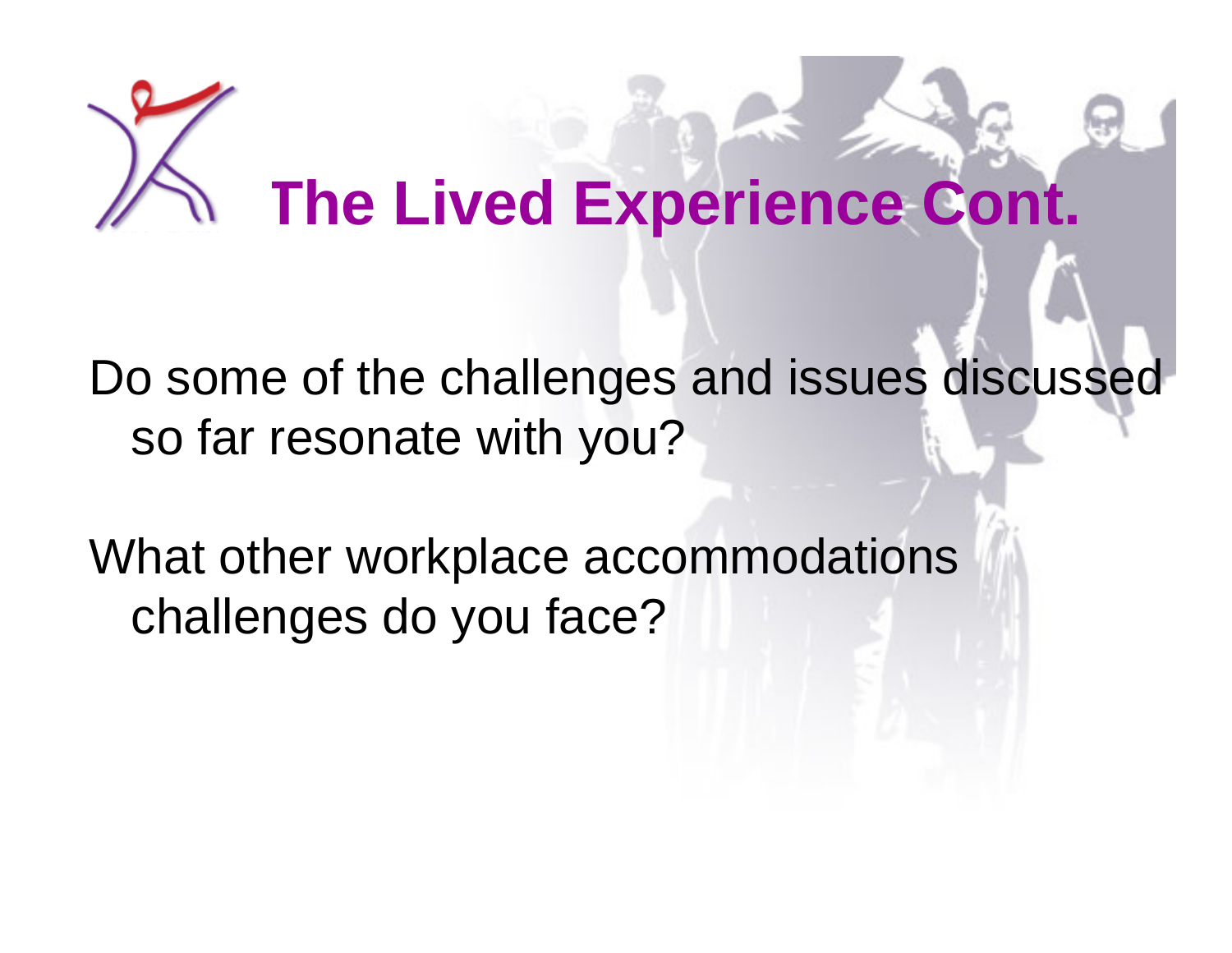

# **Episodic Disability Research**

- Using multi-sector & cross-disability perspectives:
	- Undertook an international policy review
	- Developed recommendations for optimal labour force engagement, income and benefit supports
	- Cost-benefit analysis of public policy change
	- Surveyed HR professionals about episodic disabilities
	- National consultation with multi-sector stakeholders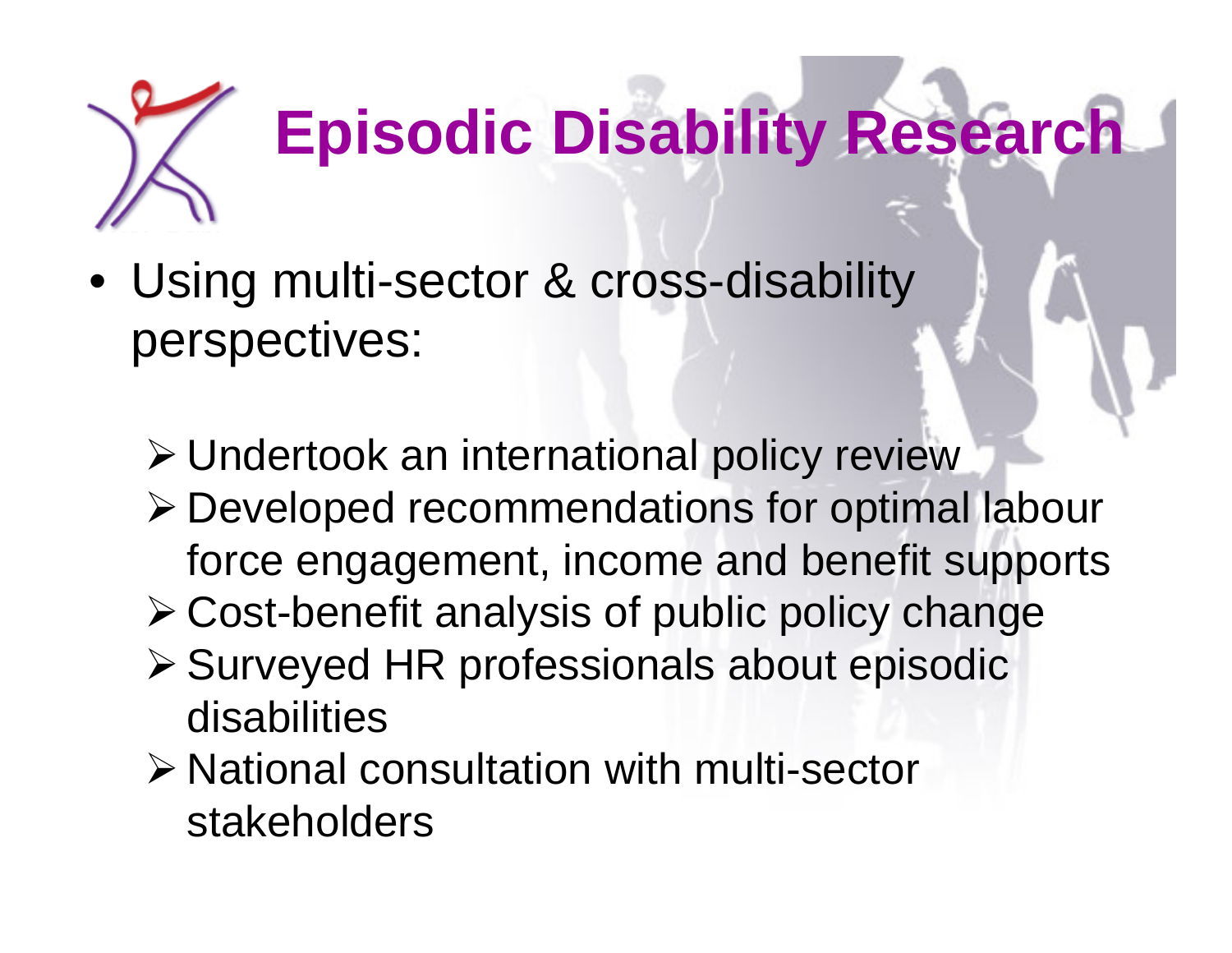

### **Lessons Learned**

Research revealed a need for:

- Multi-sector coordination among all relevant private & public sector stakeholders (The Netherlands, Germany, Sweden)
- Partial disability income support integrated with employment earnings when a person with an episodic disability works part-time
- Significant cost savings to the insurance carrier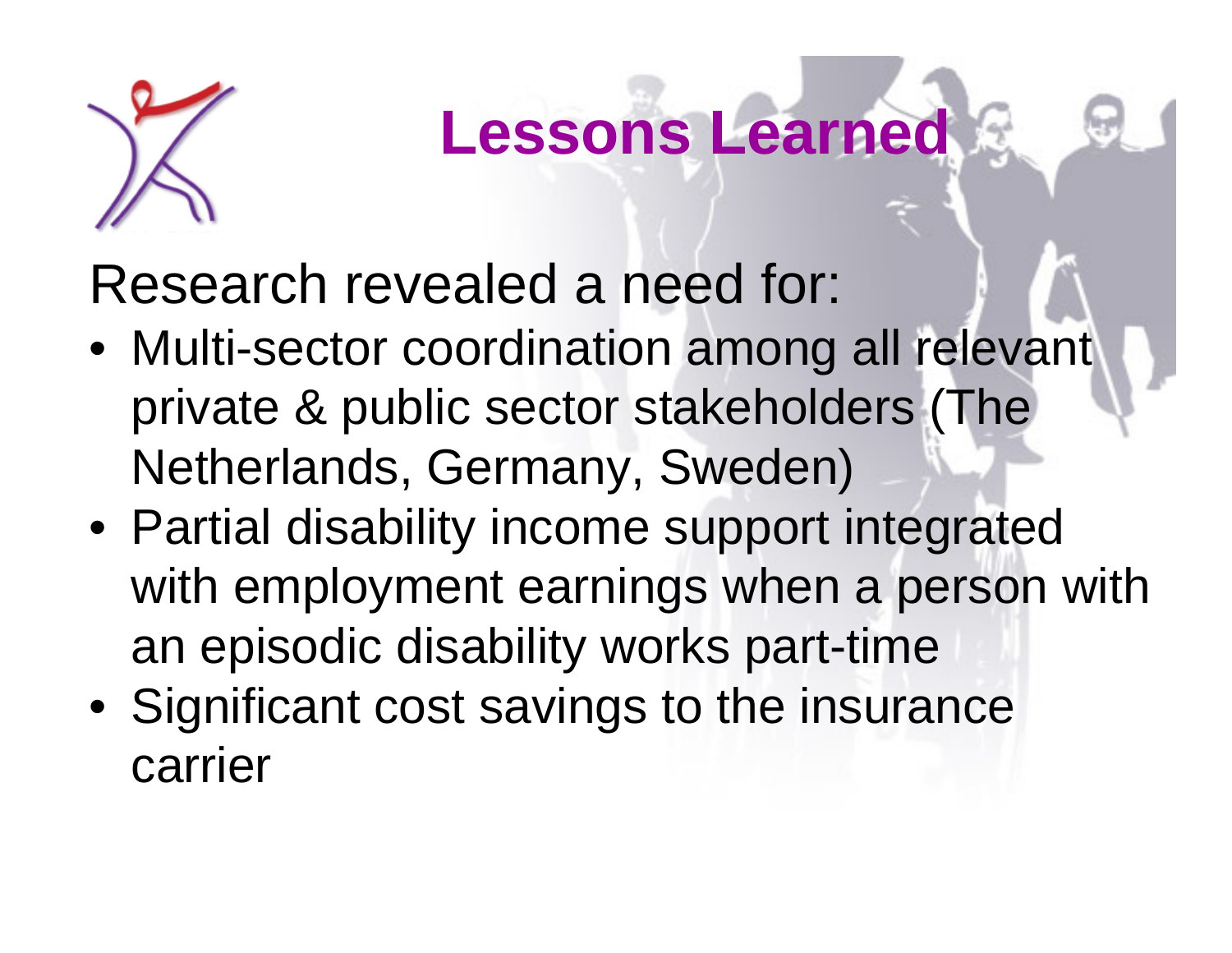

### **Lessons Learned Cont.**

- More labour force participation options for people with episodic disabilities
- Flexibility in policies & programs to accommodate episodic participation in the labour force ('*flexicurity'*)
- Knowledge & training on episodic disabilities for human resources professionals
- More insurance options that remove disincentives to participate in the labour force to one's potential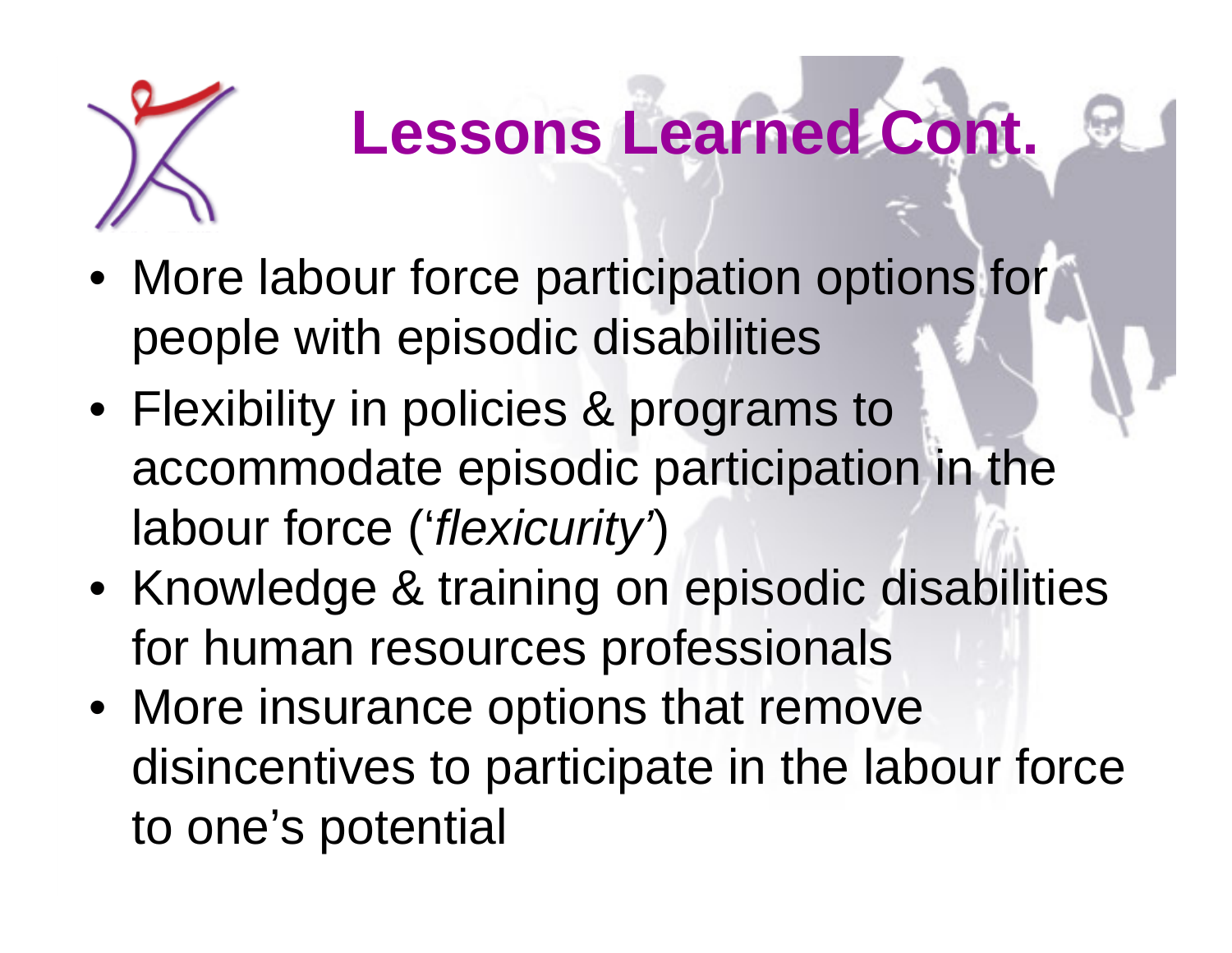

### **Current Challenges in the Workplace**

- Consultations/research identified concerns about return to work and sustaining work
	- $\triangleright$  Stigma and discrimination Length of time out of workforce **≻ Disclosure**
- Uncertainty/fear can take many forms
- Many unknowns with employment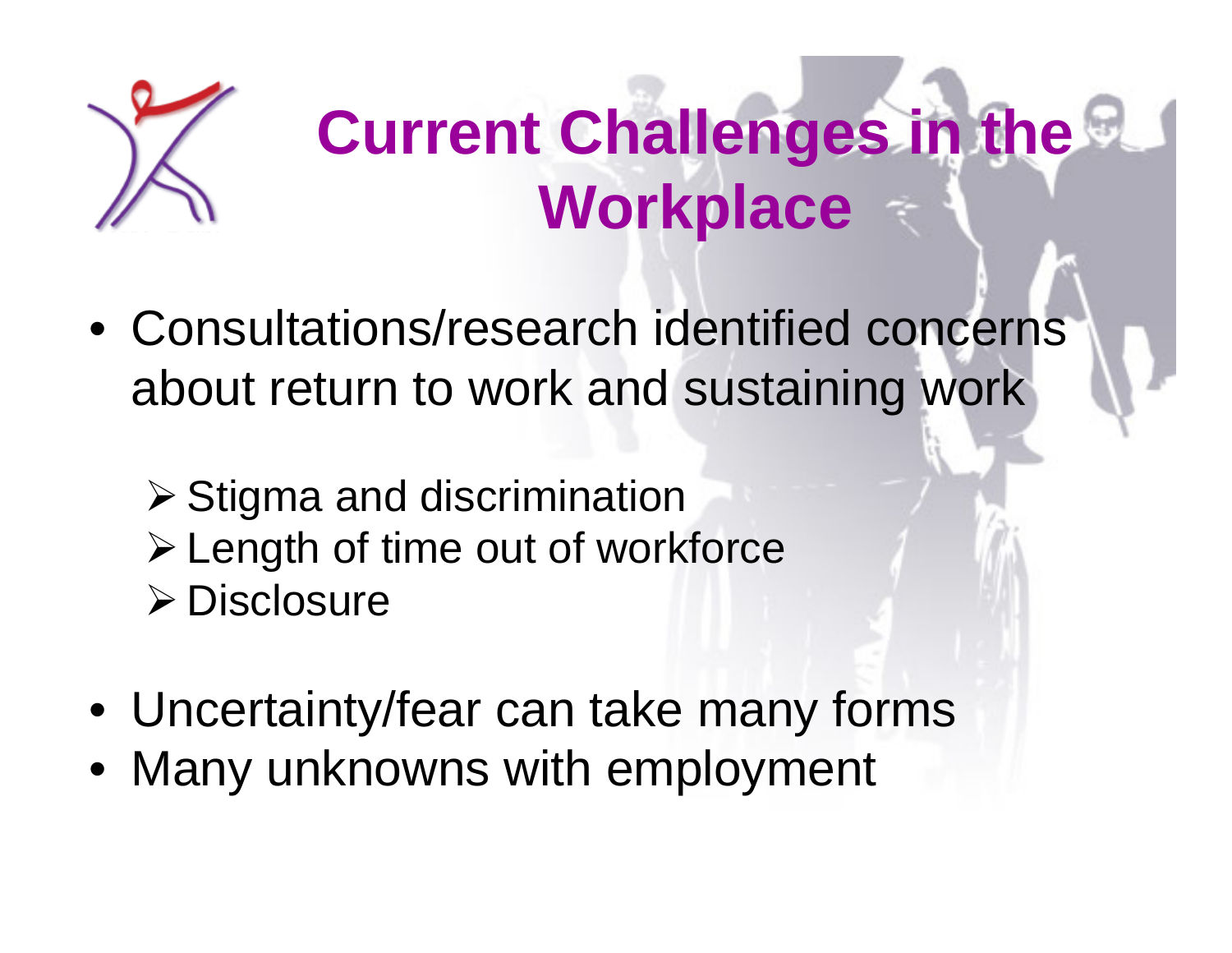

### **Episodic Disabilities in the Workplace: Questions for Consideration**

- What personal and health issues need to be resolved prior to returning to work?
- What limitations/restrictions might the employee have in the workplace?
- What will the employee do to maintain a healthy work/life balance?
- Does the employee have access to good healthcare?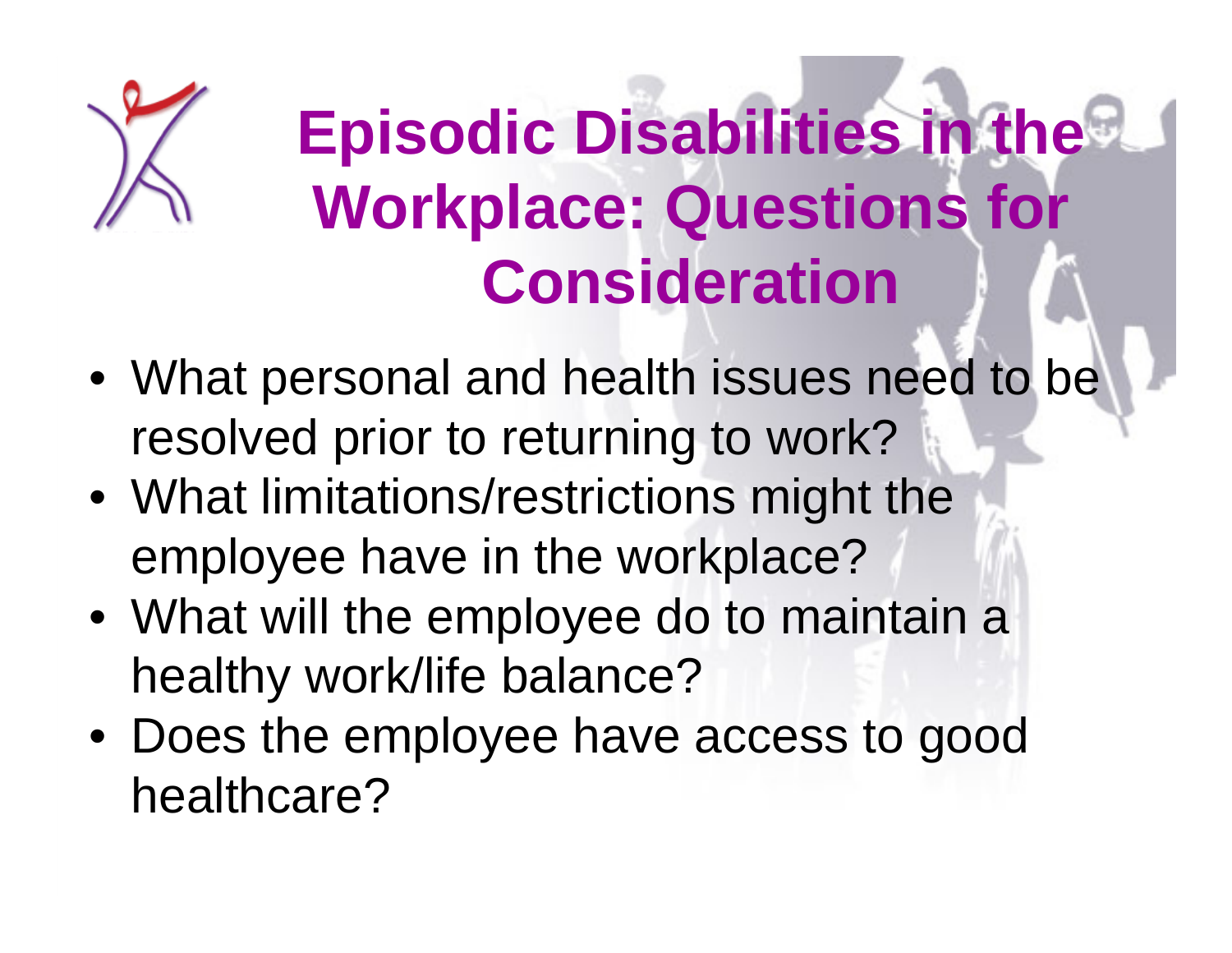

### **Questions for Consideration Cont.**

- What is the employee's plan to maintain good health?
- How comfortable is the employee in communicating accommodation needs to an employer?
- How can good communication with the employee be maintained?
- Is the employee experiencing challenges with coworkers?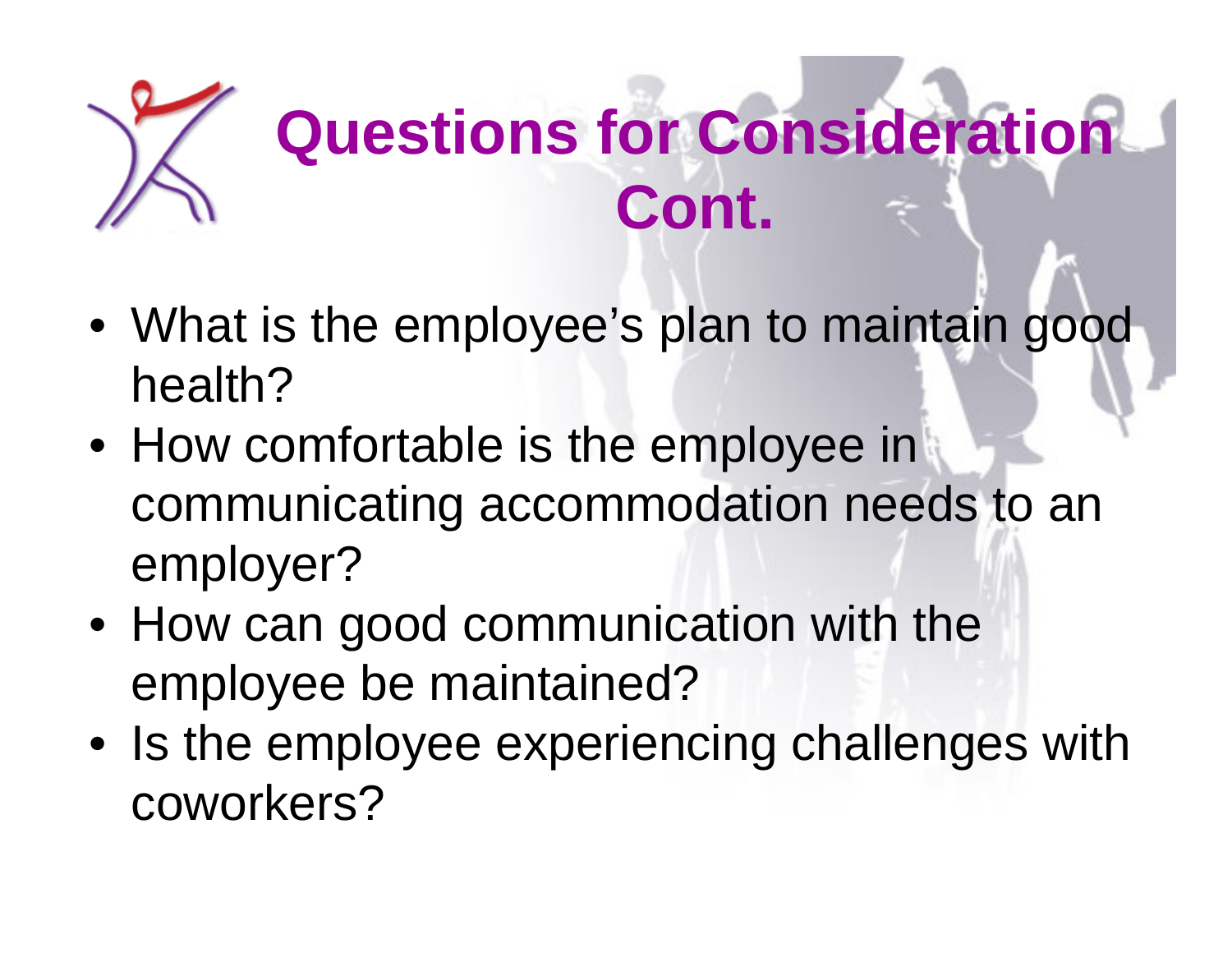

### **How to Support the Employee**

- With the employee:
	- **≻Show understanding for the person and** their need to have good healthcare and employment supports in place
	- Explore ways to open channels of communication
	- Explore a variety of accommodation options
	- Take a long-term view to accommodation planning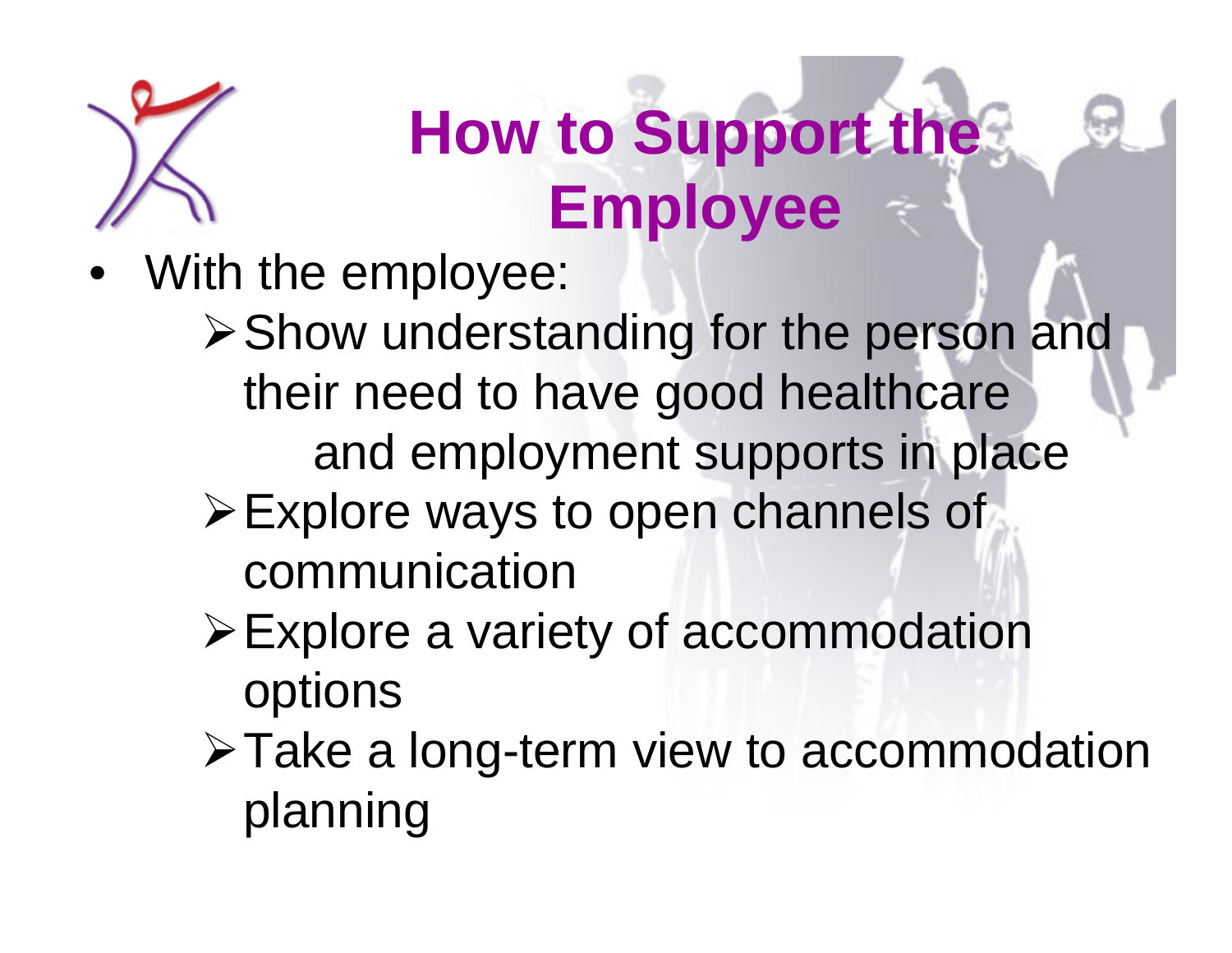

**How to Support the Employee Cont.**

- With coworkers:
	- Discuss accommodations practices
	- $\triangleright$  Educate about the impact of episodic disabilities on the workplace
	- Encourage to support others living with episodic disabilities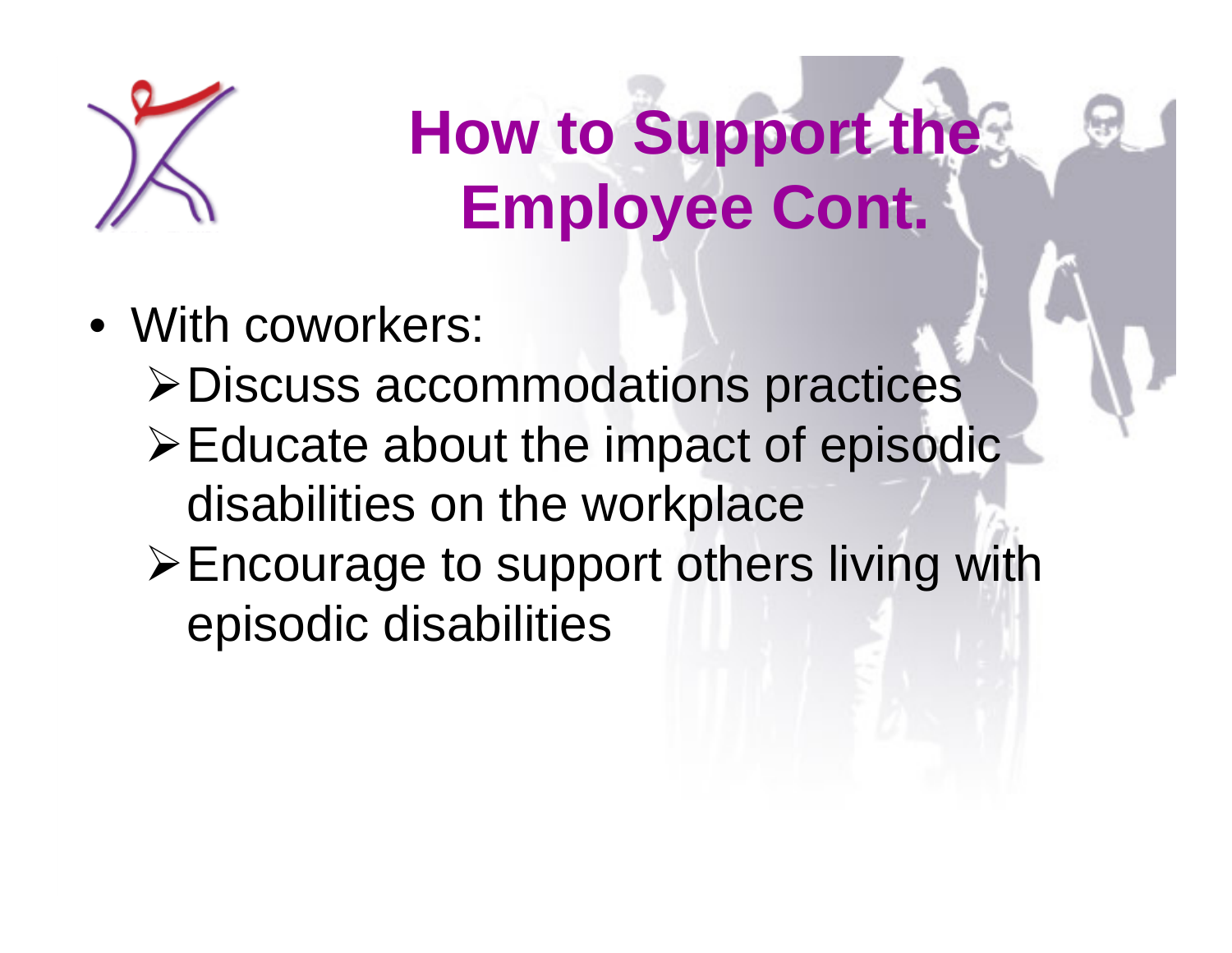# **Building Strong Coworker Relationships**

- Coworkers are vital to active employment involvement
- Express genuine interest in the welfare of the coworker & get to know the person
- Ask if there is something that can be done to help
- Recognize that the illness is part of the person's life and not what the person is
- Avoid questions that make the person feel that there is something wrong with him/her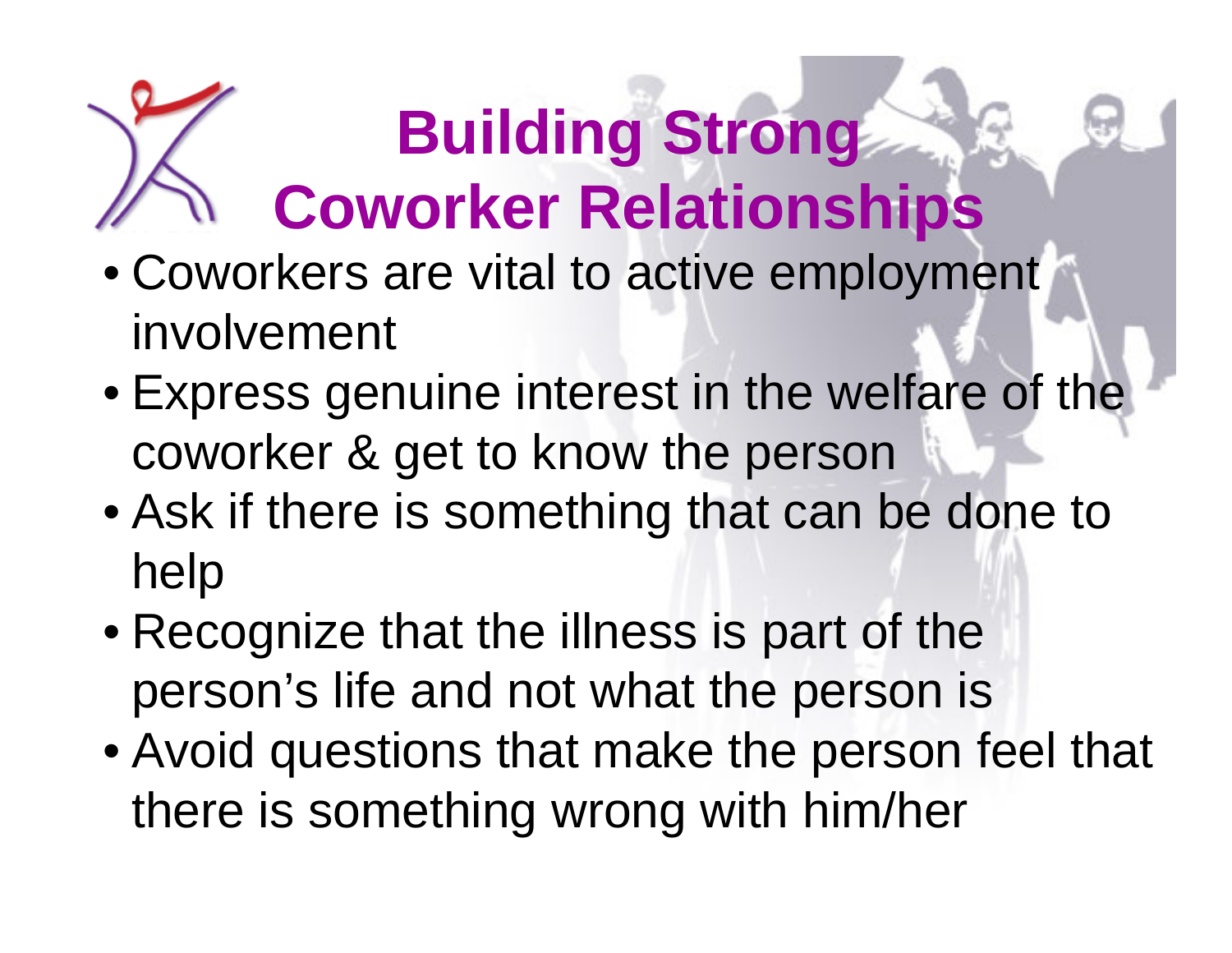# **What Additional Supports are Available?**

- Employee Assistance Programs (EAP)
- Peer Associations
- Variety of disability associations (e.g. National Network on Mental Health (NNMH), Arthritis Society)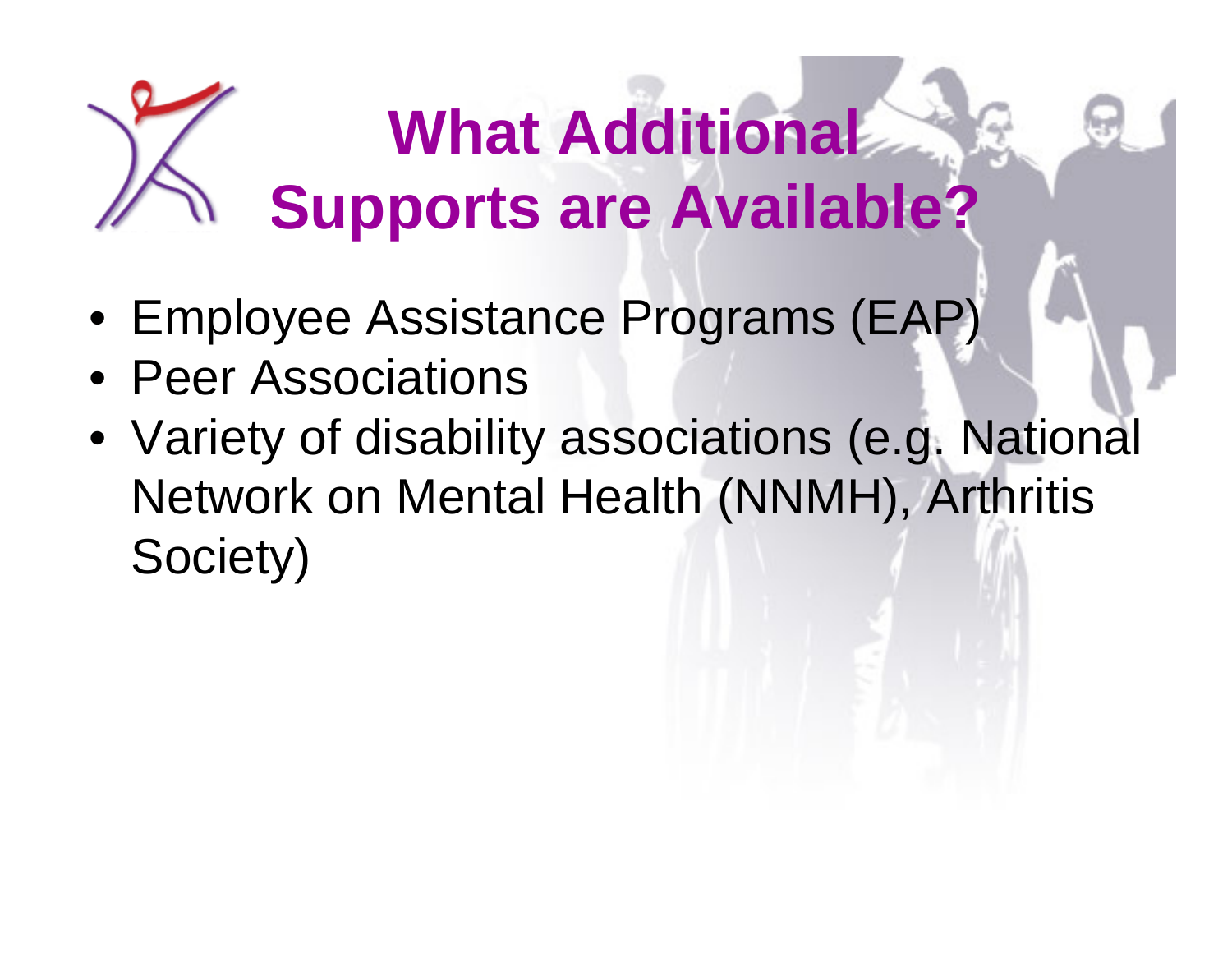

**Summary**

- Factor social determinants of health into any comprehensive program
- Include in policies: episodic nature of illness and individual nature of illness course
- Develop a workplace culture that focuses on the full integration of all staff
- Include strong communications protocol between management/HR and staff in policies and procedures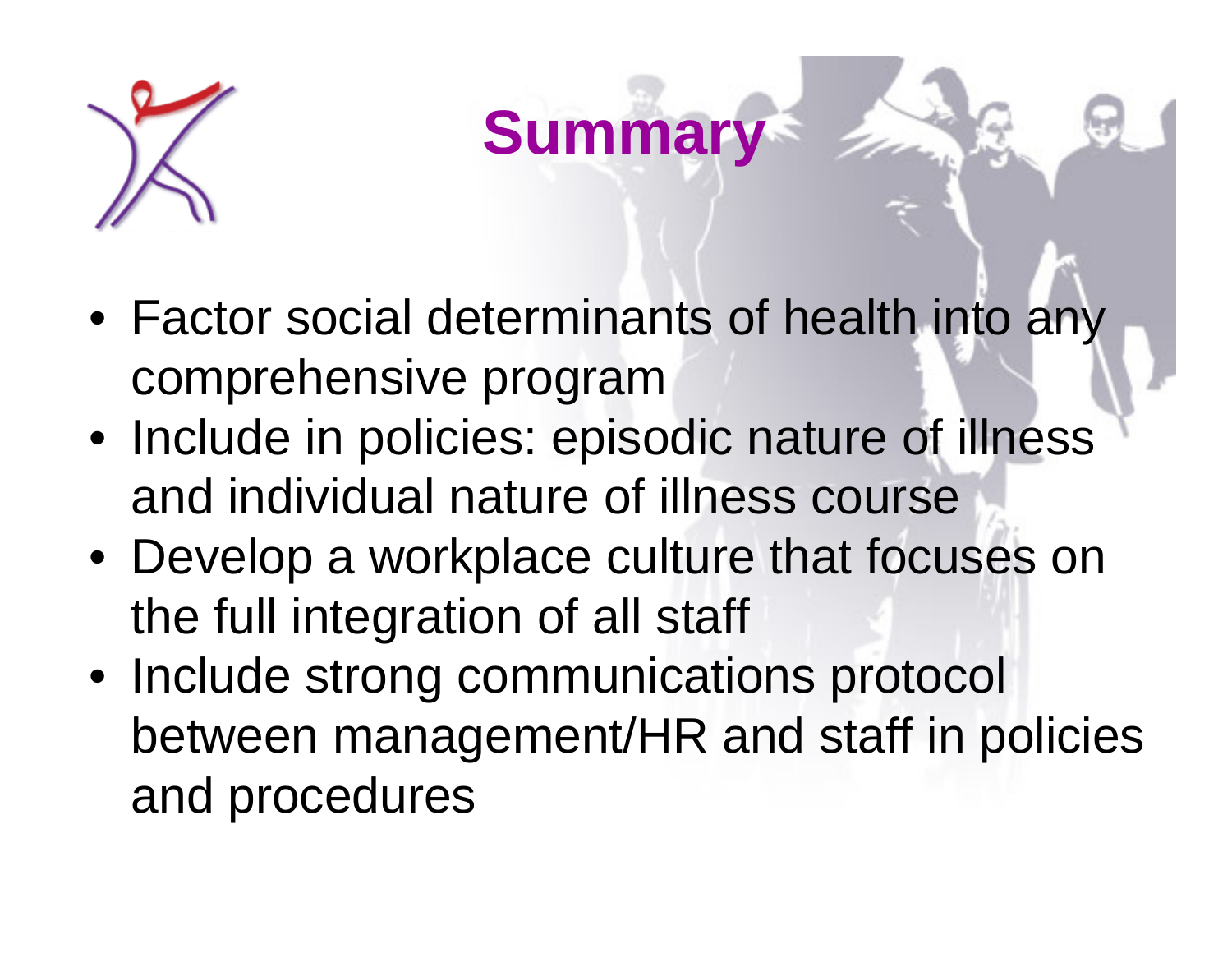



#### What opportunities for collaboration might be created related to episodic disabilities?

Other questions?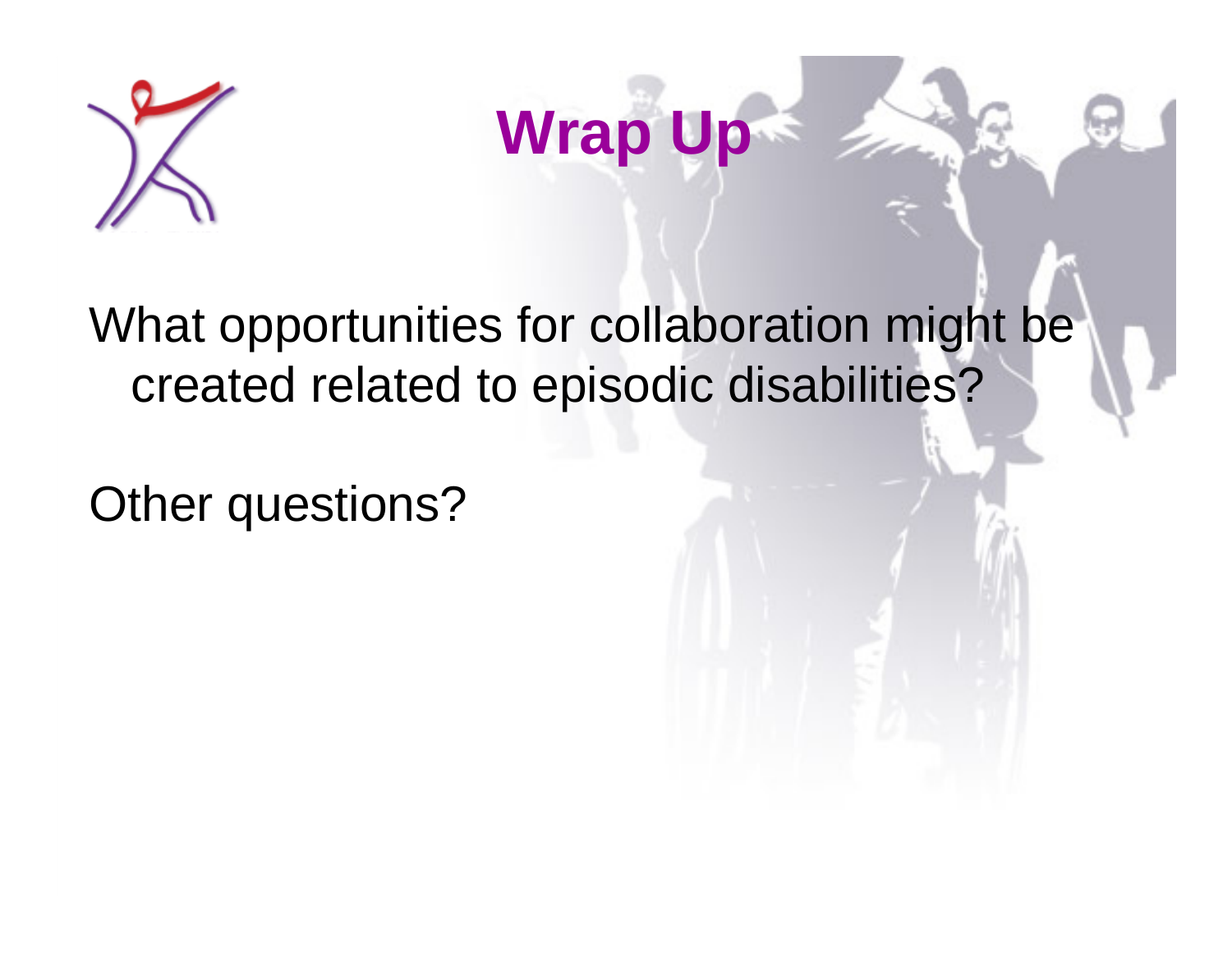

### **Additional Information**

Martine Mangion: Manager of Episodic Disabilities Initiatives [mmangion@hivandrehab.ca](mailto:mmangion@hivandrehab.ca)

416-513-0440 x.244

Melissa Popiel: Coordinator of HIV and Episodic Disabilities Initiatives [mpopiel@hivandrehab.ca](mailto:mpopiel@hivandrehab.ca) 416-513-0440 x.235